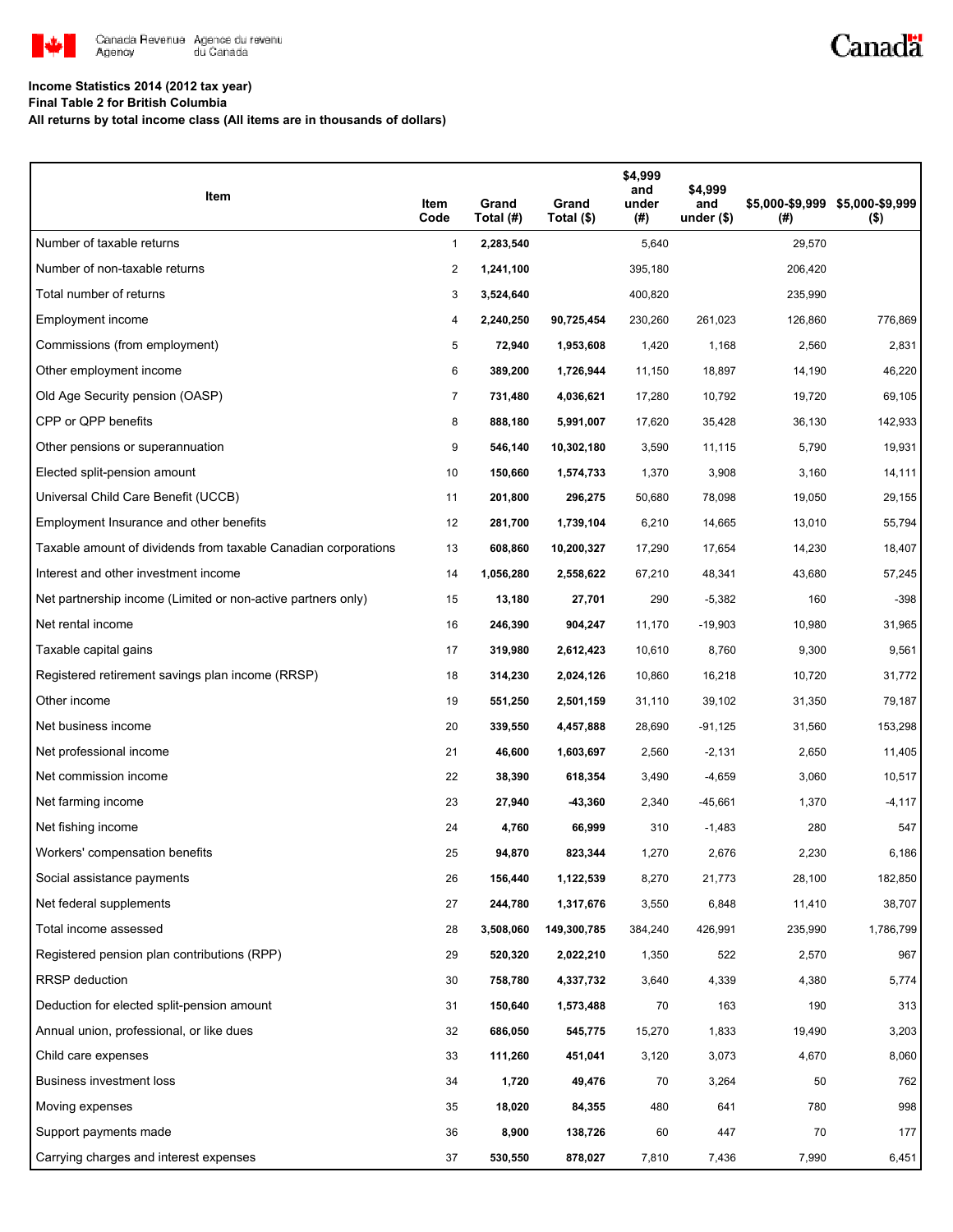

# Canadä

#### **Income Statistics 2014 (2012 tax year)**

**Final Table 2 for British Columbia**

**All returns by total income class (All items are in thousands of dollars)**

| Item                                                                                           | Item<br>Code | Grand<br>Total (#) | Grand<br>Total (\$) | \$4,999<br>and<br>under<br>(# ) | \$4,999<br>and<br>under $(*)$ | (#)     | \$5,000-\$9,999 \$5,000-\$9,999<br>$($ \$) |
|------------------------------------------------------------------------------------------------|--------------|--------------------|---------------------|---------------------------------|-------------------------------|---------|--------------------------------------------|
| Deductions for CPP/QPP contributions on self-employment and<br>other earnings                  | 38           | 261,220            | 202,531             | 4,540                           | 295                           | 27,010  | 4,598                                      |
| Deductions for provincial parental insurance plan (PPIP) premiums<br>on self-employment income | 39           |                    |                     |                                 |                               |         |                                            |
| Exploration and development expenses                                                           | 40           | 10,600             | 136,534             | 70                              | 524                           | 50      | 122                                        |
| Other employment expenses                                                                      | 41           | 116,660            | 599,186             | 560                             | 10,223                        | 830     | 1,505                                      |
| Clergy residence deduction                                                                     | 42           | 4,420              | 61,528              |                                 |                               | 20      | 80                                         |
| Other deductions                                                                               | 43           | 110,760            | 260,901             | 4,420                           | 2,446                         | 4,570   | 2,076                                      |
| Total deductions before adjustments                                                            | 44           | 1,897,360          | 11,343,645          | 37,460                          | 35,521                        | 62,020  | 35,231                                     |
| Social benefits repayment                                                                      | 45           | 70,250             | 199,293             |                                 |                               |         |                                            |
| Net income after adjustments                                                                   | 46           | 3,491,400          | 137,960,614         | 368,800                         | 559,851                       | 235,620 | 1,753,640                                  |
| Canadian Forces personnel and police deduction                                                 | 47           | 200                | 4,583               |                                 |                               |         |                                            |
| Security options deductions                                                                    | 48           | 6,050              | 274,910             | 20                              | 185                           | 30      | 961                                        |
| Other payments deductions                                                                      | 49           | 465,690            | 3,263,175           | 12,940                          | 31,297                        | 41,310  | 227,794                                    |
| Non-capital losses of other years                                                              | 50           | 5,800              | 74,639              | 120                             | 599                           | 80      | 281                                        |
| Net capital losses of other years                                                              | 51           | 83,340             | 237,240             | 600                             | 445                           | 650     | 1,129                                      |
| Capital gains deduction                                                                        | 52           | 5,890              | 425,032             | 80                              | 92                            | 70      | 127                                        |
| Northern residents deductions                                                                  | 53           | 34,600             | 101,511             | 280                             | 144                           | 370     | 497                                        |
| Additional deductions                                                                          | 54           | 30,430             | 100,433             | 420                             | 810                           | 610     | 1,284                                      |
| Farming/fishing losses of prior years                                                          | 55           | 1,390              | 14,380              | 30                              | 280                           | 20      | 94                                         |
| Total deductions from net income                                                               | 56           | 614,860            | 4,499,570           | 14,350                          | 33,856                        | 42,830  | 232,168                                    |
| Taxable income assessed                                                                        | 57           | 3,423,000          | 133,474,729         | 363,090                         | 530,025                       | 218,550 | 1,523,508                                  |
| Basic personal amount                                                                          | 58           | 3,524,460          | 37,915,106          | 400,690                         | 4,203,890                     | 235,980 | 2,520,130                                  |
| Age amount                                                                                     | 59           | 694,840            | 4,167,703           | 20,020                          | 127,828                       | 20,440  | 135,718                                    |
| Spouse or common-law partner amount                                                            | 60           | 300,290            | 2,188,694           | 24,570                          | 224,351                       | 16,620  | 115,327                                    |
| Amount for eligible dependant                                                                  | 61           | 108,480            | 1,114,080           | 8,520                           | 88,649                        | 6,980   | 72,777                                     |
| Amount for children 17 and under                                                               | 62           | 459,330            | 1,715,986           | 25,750                          | 95,264                        | 16,140  | 57,112                                     |
| Amount for infirm dependants age 18 or older                                                   | 63           | 2,510              | 10,792              | 60                              | 298                           | 60      | 307                                        |
| CPP or QPP contributions through employment                                                    | 64           | 1,906,030          | 2,835,229           | 33,940                          | 11,063                        | 99,000  | 17,529                                     |
| CPP or QPP contributions on self-employment and other earnings                                 | 65           | 261,220            | 202,531             | 4,540                           | 295                           | 27,010  | 4,598                                      |
| Employment Insurance premiums                                                                  | 66           | 1,861,650          | 1,047,072           | 65,300                          | 8,541                         | 108,990 | 13,601                                     |
| PPIP premiums paid                                                                             | 67           |                    |                     |                                 |                               |         |                                            |
| PPIP premiums payable on employment income                                                     | 68           |                    |                     |                                 |                               |         |                                            |
| PPIP premiums payable on self-employment income                                                | 69           |                    |                     |                                 |                               |         |                                            |
| Volunteer firefighters' amount                                                                 | 70           | 4,420              | 13,253              | 110                             | 321                           | 90      | 282                                        |
| Canada employment amount                                                                       | 71           | 2,287,290          | 2,395,633           | 114,430                         | 108,074                       | 131,480 | 139,583                                    |
| Public transit amount                                                                          | 72           | 244,690            | 165,935             | 16,600                          | 5,101                         | 14,650  | 5,011                                      |
| Children's fitness amount                                                                      | 73           | 202,260            | 112,951             | 3,070                           | 1,415                         | 2,480   | 1,098                                      |
| Children's arts amount                                                                         | 74           | 89,300             | 47,829              | 1,250                           | 562                           | 1,000   | 465                                        |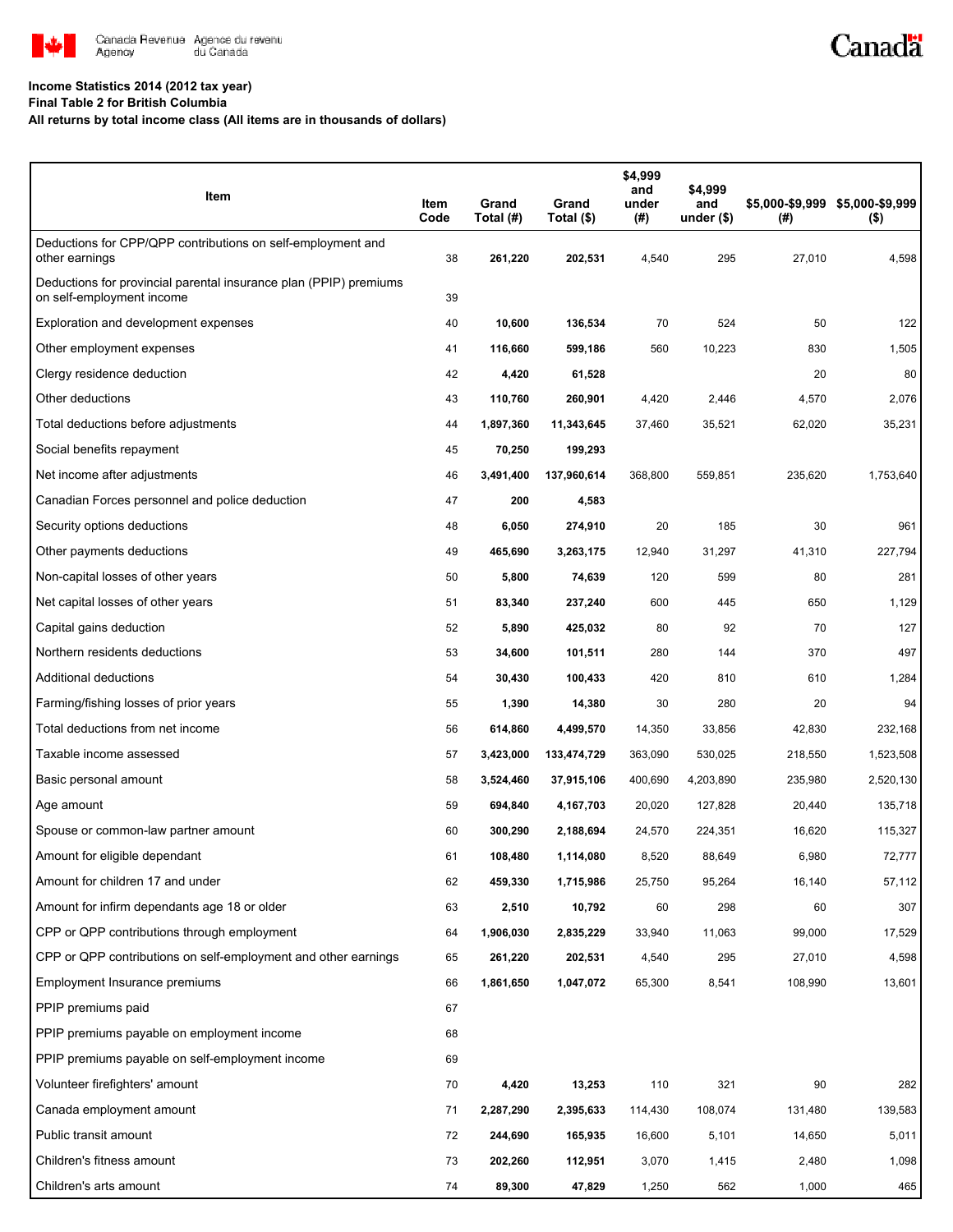

# Canadä

#### **Income Statistics 2014 (2012 tax year)**

**Final Table 2 for British Columbia**

**All returns by total income class (All items are in thousands of dollars)**

| Item                                                              | Item<br>Code | Grand<br>Total (#) | Grand<br>Total (\$) | \$4,999<br>and<br>under<br>(#) | \$4,999<br>and<br>under $($)$ | (#)     | \$5,000-\$9,999 \$5,000-\$9,999<br>$($ \$) |
|-------------------------------------------------------------------|--------------|--------------------|---------------------|--------------------------------|-------------------------------|---------|--------------------------------------------|
| Home buyers' amount                                               | 75           | 18,710             | 85,444              | 230                            | 959                           | 130     | 571                                        |
| Pension income amount                                             | 76           | 627,310            | 1,202,236           | 4,590                          | 6,595                         | 8,290   | 13,494                                     |
| Caregiver amount                                                  | 77           | 40,050             | 219,585             | 880                            | 4,567                         | 590     | 2,936                                      |
| Disability amount                                                 | 78           | 98,600             | 743,362             | 3,840                          | 29,462                        | 5,210   | 39,224                                     |
| Disability amount transferred from a dependant                    | 79           | 28,670             | 279,705             | 760                            | 8,380                         | 530     | 5,672                                      |
| Interest paid on student loans                                    | 80           | 79,450             | 44,464              | 840                            | 374                           | 690     | 270                                        |
| Tuition, education, and textbook amounts                          | 81           | 227,260            | 1,224,382           | 70                             | 69                            | 160     | 308                                        |
| Tuition, education, and textbook amounts transferred from a child | 82           | 76,700             | 372,760             | 80                             | 197                           | 100     | 280                                        |
| Amounts transferred from spouse or common-law partner             | 83           | 166,010            | 811,793             | 22,460                         | 101,996                       | 10,400  | 47,479                                     |
| Medical expenses                                                  | 84           | 436,020            | 1,317,511           | 10,790                         | 11,274                        | 12,250  | 14,692                                     |
| Total tax credits on personal amounts                             | 85           | 3,524,530          | 9,035,543           | 400,730                        | 755,934                       | 235,990 | 481,272                                    |
| Allowable charitable donations and government gifts               | 86           | 717,260            | 1,356,277           | 1,450                          | 481                           | 2,120   | 1,268                                      |
| Eligible cultural and ecological gifts                            | 87           | 940                | 5,204               | 10                             | 1                             | 10      | 58                                         |
| Total tax credit on donations and gifts                           | 88           | 715,020            | 374,409             | 1,400                          | 96                            | 2,100   | 257                                        |
| Total federal non-refundable tax credits                          | 89           | 3,524,530          | 9,409,952           | 400,730                        | 756,030                       | 235,990 | 481,529                                    |
| Federal dividend tax credit                                       | 90           | 529,190            | 1,368,948           | 1,660                          | 5                             | 1,120   | 10                                         |
| Overseas employment tax credit                                    | 91           | 800                | 8,039               |                                |                               |         |                                            |
| Minimum tax carryover                                             | 92           | 7,550              | 20,050              |                                |                               |         |                                            |
| Basic federal tax                                                 | 93           | 2,162,080          | 14,935,253          | 1,080                          | 346                           | 2,750   | 900                                        |
| Federal Foreign Tax Credit                                        | 94           | 186,110            | 169,509             | 30                             | $\overline{c}$                | 80      | 21                                         |
| Federal Political contribution tax credit                         | 95           | 24,820             | 3,954               |                                |                               |         |                                            |
| <b>Investment Tax Credit</b>                                      | 96           | 4,810              | 11,842              |                                |                               |         |                                            |
| Labour-sponsored funds tax credit                                 | 97           | 1,510              | 923                 |                                |                               |         |                                            |
| Alternative minimum tax payable                                   | 98           | 5,150              | 23,321              | 10                             | 198                           |         |                                            |
| Net federal tax                                                   | 99           | 2,153,440          | 14,754,225          | 1,030                          | 359                           | 2,690   | 895                                        |
| CPP contributions on self-employment                              | 100          | 261,210            | 405,063             | 4,530                          | 591                           | 27,010  | 9,196                                      |
| Social Benefits repayment                                         | 101          | 70,250             | 199,293             |                                |                               |         |                                            |
| Net Provincial Tax                                                | 102          | 1,966,510          | 6,172,979           | 770                            | 112                           | 1,590   | 232                                        |
| Total tax payable                                                 | 103          | 2,283,540          | 21,531,946          | 5,640                          | 1,064                         | 29,570  | 10,333                                     |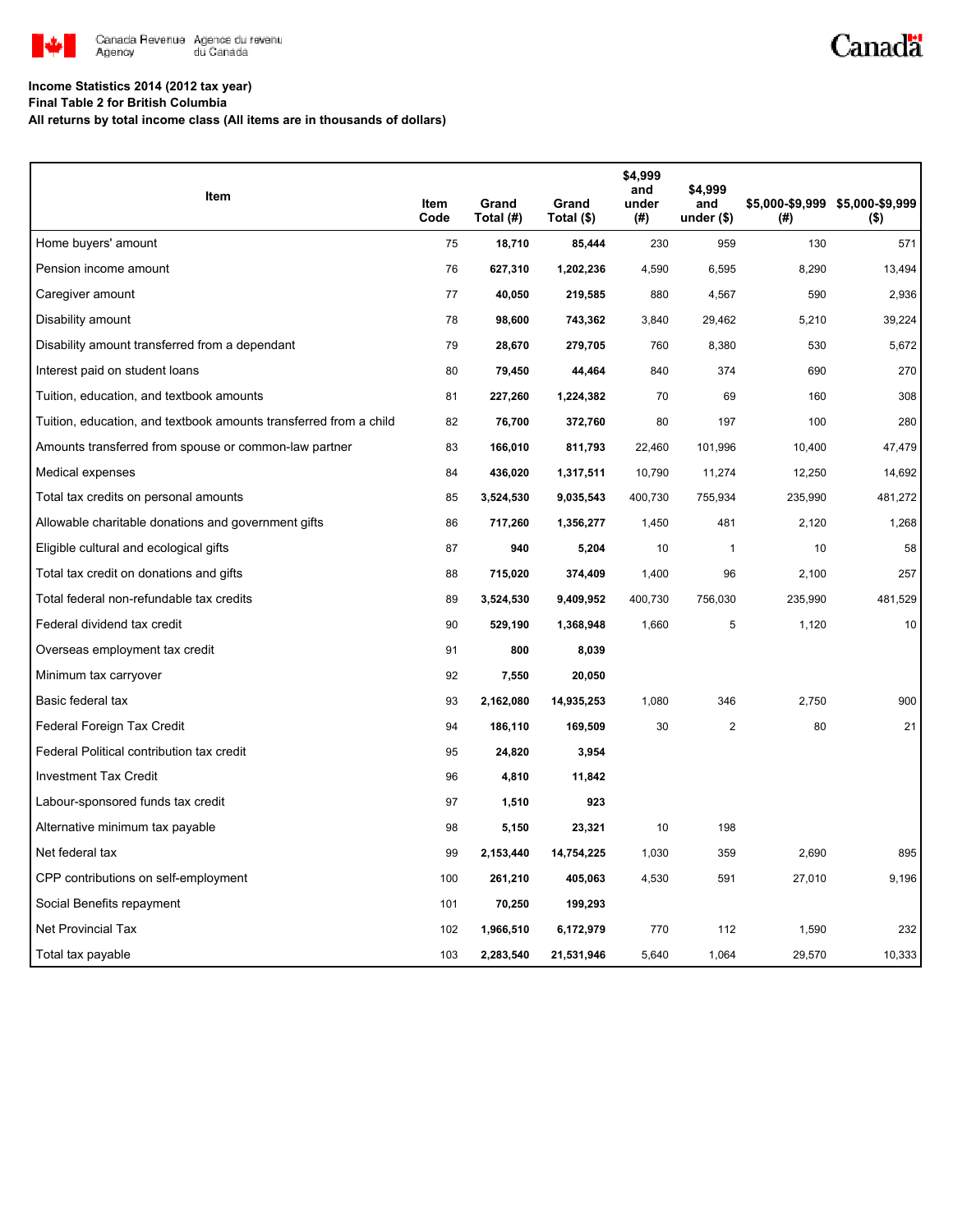| Item                                                                          | Item<br>Code   | (#)     | \$10,000-\$14,999 \$10,000-\$14,999 \$15,000-\$19,999 \$15,000-\$19,999 \$20,000-\$24,999 \$20,000-\$24,999<br>$($ \$) | (#)     | $($ \$)   | (# )    | $($ \$)   |
|-------------------------------------------------------------------------------|----------------|---------|------------------------------------------------------------------------------------------------------------------------|---------|-----------|---------|-----------|
| Number of taxable returns                                                     | $\mathbf{1}$   | 81,710  |                                                                                                                        | 123,970 |           | 170.880 |           |
| Number of non-taxable returns                                                 | $\overline{2}$ | 261,930 |                                                                                                                        | 205,510 |           | 92,100  |           |
| Total number of returns                                                       | 3              | 343,640 |                                                                                                                        | 329,480 |           | 262,980 |           |
| Employment income                                                             | 4              | 148,990 | 1,424,311                                                                                                              | 143,010 | 1,958,638 | 137,910 | 2,498,715 |
| Commissions (from employment)                                                 | 5              | 3,790   | 6,859                                                                                                                  | 4,270   | 12,065    | 4,280   | 18,466    |
| Other employment income                                                       | 6              | 18,450  | 69,208                                                                                                                 | 18,740  | 78,774    | 23,010  | 90,588    |
| Old Age Security pension (OASP)                                               | $\overline{7}$ | 71,310  | 295,795                                                                                                                | 138,650 | 761,542   | 94,640  | 577,036   |
| CPP or QPP benefits                                                           | 8              | 90,420  | 390,454                                                                                                                | 139,400 | 724,049   | 107,410 | 770,558   |
| Other pensions or superannuation                                              | 9              | 15,800  | 53,353                                                                                                                 | 43,850  | 163,397   | 70,530  | 417,336   |
| Elected split-pension amount                                                  | 10             | 7,530   | 43,767                                                                                                                 | 14,600  | 109,693   | 24,090  | 194,111   |
| Universal Child Care Benefit (UCCB)                                           | 11             | 22,260  | 31,894                                                                                                                 | 18,510  | 27,296    | 14,680  | 21,029    |
| Employment Insurance and other<br>benefits                                    | 12             | 25,850  | 135,635                                                                                                                | 31,440  | 196,044   | 31,100  | 211,361   |
| Taxable amount of dividends from<br>taxable Canadian corporations             | 13             | 22,680  | 33,476                                                                                                                 | 31,300  | 54,394    | 37,280  | 81,481    |
| Interest and other investment income                                          | 14             | 65,590  | 83,831                                                                                                                 | 85,820  | 116,549   | 86,570  | 137,499   |
| Net partnership income (Limited or<br>non-active partners only)               | 15             | 220     | -64                                                                                                                    | 300     | $-169$    | 340     | $-245$    |
| Net rental income                                                             | 16             | 13,680  | 45,886                                                                                                                 | 14,110  | 48,081    | 14,230  | 47,737    |
| Taxable capital gains                                                         | 17             | 12,960  | 14,683                                                                                                                 | 17,340  | 19,603    | 21,130  | 26,444    |
| Registered retirement savings plan<br>income (RRSP)                           | 18             | 16,280  | 58,796                                                                                                                 | 18,660  | 74,144    | 21,670  | 94,120    |
| Other income                                                                  | 19             | 35,770  | 89,388                                                                                                                 | 36,850  | 85,282    | 37,990  | 85,081    |
| Net business income                                                           | 20             | 44,680  | 357,559                                                                                                                | 34,870  | 336,511   | 28,480  | 323,900   |
| Net professional income                                                       | 21             | 3,620   | 25,286                                                                                                                 | 3,110   | 27,216    | 2,680   | 27,983    |
| Net commission income                                                         | 22             | 3,950   | 22,873                                                                                                                 | 3,460   | 25,131    | 3,070   | 26,404    |
| Net farming income                                                            | 23             | 1,960   | $-2,195$                                                                                                               | 2,000   | $-2,319$  | 2,010   | $-1,336$  |
| Net fishing income                                                            | 24             | 500     | 2,237                                                                                                                  | 530     | 3,469     | 580     | 5,193     |
| Workers' compensation benefits                                                | 25             | 4,110   | 14,051                                                                                                                 | 6,040   | 27,058    | 7,540   | 42,925    |
| Social assistance payments                                                    | 26             | 77,970  | 674,449                                                                                                                | 29,700  | 168,000   | 5,720   | 39,979    |
| Net federal supplements                                                       | 27             | 54,240  | 353,088                                                                                                                | 109,500 | 708,616   | 45,230  | 139,864   |
| Total income assessed                                                         | 28             | 343,640 | 4,231,358                                                                                                              | 329,480 | 5,731,703 | 262,980 | 5,887,262 |
| Registered pension plan contributions<br>(RPP)                                | 29             | 4,220   | 2,327                                                                                                                  | 6,930   | 4,891     | 10,860  | 10,456    |
| RRSP deduction                                                                | 30             | 9,690   | 13,633                                                                                                                 | 17,200  | 28,670    | 24,570  | 48,507    |
| Deduction for elected split-pension<br>amount                                 | 31             | 460     | 705                                                                                                                    | 1,410   | 2,512     | 4,700   | 10,120    |
| Annual union, professional, or like<br>dues                                   | 32             | 23,660  | 4,957                                                                                                                  | 25,190  | 6,453     | 28,310  | 8,800     |
| Child care expenses                                                           | 33             | 5,860   | 13,126                                                                                                                 | 7,200   | 18,579    | 8,230   | 24,466    |
| Business investment loss                                                      | 34             | 50      | 1,465                                                                                                                  | 70      | 1,694     | 60      | 1,775     |
| Moving expenses                                                               | 35             | 1,090   | 1,450                                                                                                                  | 1,380   | 2,180     | 1,360   | 2,575     |
| Support payments made                                                         | 36             | 110     | 383                                                                                                                    | 140     | 476       | 200     | 743       |
| Carrying charges and interest<br>expenses                                     | 37             | 15,110  | 10,787                                                                                                                 | 25,430  | 14,820    | 34,420  | 21,013    |
| Deductions for CPP/QPP contributions<br>on self-employment and other earnings | 38             | 42,210  | 14,263                                                                                                                 | 31,870  | 15,453    | 25,640  | 15,844    |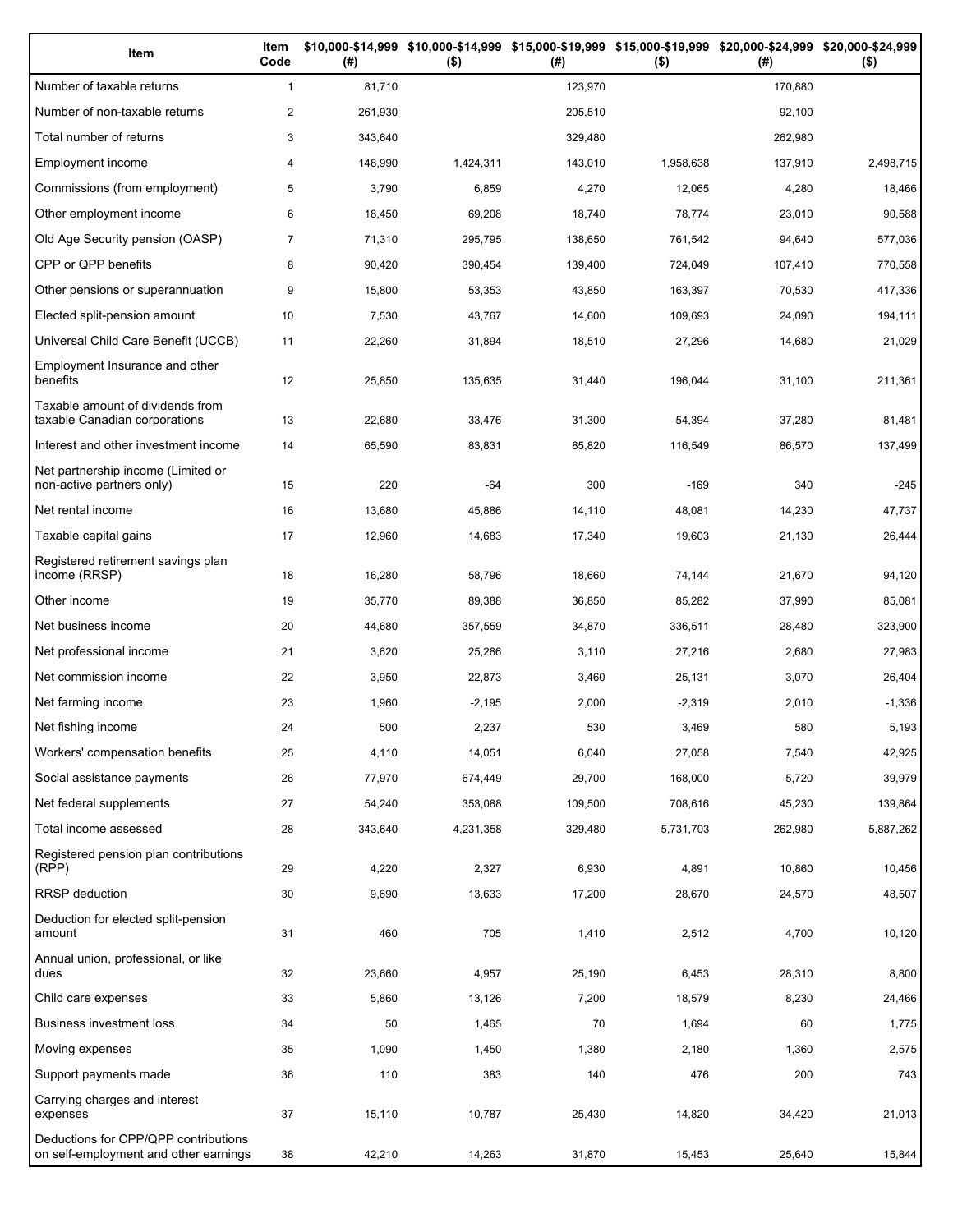| Item                                                                                              | Item<br>Code | (#)     | \$10,000-\$14,999 \$10,000-\$14,999 \$15,000-\$19,999 \$15,000-\$19,999 \$20,000-\$24,999 \$20,000-\$24,999<br>$($ \$) | (#)     | $($ \$)   | (#)     | $($ \$)   |
|---------------------------------------------------------------------------------------------------|--------------|---------|------------------------------------------------------------------------------------------------------------------------|---------|-----------|---------|-----------|
| Deductions for provincial parental<br>insurance plan (PPIP) premiums on<br>self-employment income | 39           |         |                                                                                                                        |         |           |         |           |
| Exploration and development expenses                                                              | 40           | 60      | 160                                                                                                                    | 120     | 177       | 190     | 318       |
| Other employment expenses                                                                         | 41           | 1,450   | 3,122                                                                                                                  | 2,420   | 5,004     | 3,210   | 7,548     |
| Clergy residence deduction                                                                        | 42           | 50      | 259                                                                                                                    | 100     | 595       | 180     | 1,056     |
| Other deductions                                                                                  | 43           | 7,170   | 3,362                                                                                                                  | 9,150   | 5,039     | 9,920   | 4,888     |
| Total deductions before adjustments                                                               | 44           | 92,200  | 70,207                                                                                                                 | 100,640 | 106,726   | 112,980 | 158,243   |
| Social benefits repayment                                                                         | 45           |         |                                                                                                                        |         |           |         |           |
| Net income after adjustments                                                                      | 46           | 343,420 | 4,163,632                                                                                                              | 329,360 | 5,626,551 | 262,890 | 5,730,783 |
| Canadian Forces personnel and police<br>deduction                                                 | 47           |         |                                                                                                                        |         |           |         |           |
| Security options deductions                                                                       | 48           | 60      | 47                                                                                                                     | 70      | 96        | 100     | 132       |
| Other payments deductions                                                                         | 49           | 126,640 | 1,041,590                                                                                                              | 129,670 | 903,722   | 56,140  | 222,769   |
| Non-capital losses of other years                                                                 | 50           | 600     | 969                                                                                                                    | 740     | 2,254     | 710     | 3,321     |
| Net capital losses of other years                                                                 | 51           | 1,310   | 1,526                                                                                                                  | 2,440   | 3,054     | 4,130   | 4,375     |
| Capital gains deduction                                                                           | 52           | 80      | 107                                                                                                                    | 110     | 170       | 180     | 458       |
| Northern residents deductions                                                                     | 53           | 830     | 1,512                                                                                                                  | 1,330   | 3,018     | 1,620   | 3,749     |
| Additional deductions                                                                             | 54           | 1,620   | 3,263                                                                                                                  | 3,470   | 7,160     | 5,100   | 11,659    |
| Farming/fishing losses of prior years                                                             | 55           | 80      | 256                                                                                                                    | 120     | 460       | 130     | 560       |
| Total deductions from net income                                                                  | 56           | 130,090 | 1,049,278                                                                                                              | 135,010 | 919,973   | 64,610  | 247,049   |
| Taxable income assessed                                                                           | 57           | 303,190 | 3,115,488                                                                                                              | 326,080 | 4,707,228 | 262,320 | 5,483,989 |
| Basic personal amount                                                                             | 58           | 343,630 | 3,699,417                                                                                                              | 329,480 | 3,555,063 | 262,970 | 2,838,910 |
| Age amount                                                                                        | 59           | 71,740  | 481,205                                                                                                                | 138,810 | 932,404   | 94,750  | 636,446   |
| Spouse or common-law partner<br>amount                                                            | 60           | 24,480  | 157,538                                                                                                                | 27,170  | 184,169   | 24,780  | 166,457   |
| Amount for eligible dependant                                                                     | 61           | 13,400  | 141,133                                                                                                                | 11,420  | 119,202   | 8,750   | 90,221    |
| Amount for children 17 and under                                                                  | 62           | 27,470  | 98,337                                                                                                                 | 27,640  | 102,833   | 25,380  | 92,496    |
| Amount for infirm dependants age 18<br>or older                                                   | 63           | 90      | 421                                                                                                                    | 120     | 547       | 170     | 802       |
| CPP or QPP contributions through<br>employment                                                    | 64           | 128,000 | 45,173                                                                                                                 | 131,650 | 71,994    | 128,870 | 99,321    |
| CPP or QPP contributions on<br>self-employment and other earnings                                 | 65           | 42,210  | 14,263                                                                                                                 | 31,870  | 15,453    | 25,640  | 15,844    |
| Employment Insurance premiums                                                                     | 66           | 127,160 | 24,217                                                                                                                 | 128,950 | 33,806    | 124,940 | 42,828    |
| PPIP premiums paid                                                                                | 67           |         |                                                                                                                        |         |           |         |           |
| PPIP premiums payable on<br>employment income                                                     | 68           |         |                                                                                                                        |         |           |         |           |
| PPIP premiums payable on<br>self-employment income                                                | 69           |         |                                                                                                                        |         |           |         |           |
| Volunteer firefighters' amount                                                                    | 70           | 150     | 435                                                                                                                    | 190     | 573       | 210     | 615       |
| Canada employment amount                                                                          | 71           | 154,860 | 163,940                                                                                                                | 150,280 | 160,234   | 150,670 | 157,753   |
| Public transit amount                                                                             | 72           | 18,900  | 7,333                                                                                                                  | 19,810  | 9,669     | 19,100  | 11,588    |
| Children's fitness amount                                                                         | 73           | 4,060   | 1,815                                                                                                                  | 5,570   | 2,561     | 6,890   | 3,280     |
| Children's arts amount                                                                            | 74           | 1,680   | 770                                                                                                                    | 2,360   | 1,139     | 2,900   | 1,406     |
| Home buyers' amount                                                                               | 75           | 300     | 1,278                                                                                                                  | 510     | 2,158     | 730     | 3,194     |
| Pension income amount                                                                             | 76           | 21,800  | 35,363                                                                                                                 | 54,240  | 92,529    | 84,170  | 160,495   |
| Caregiver amount                                                                                  | 77           | 1,060   | 5,052                                                                                                                  | 1,590   | 7,597     | 2,360   | 11,492    |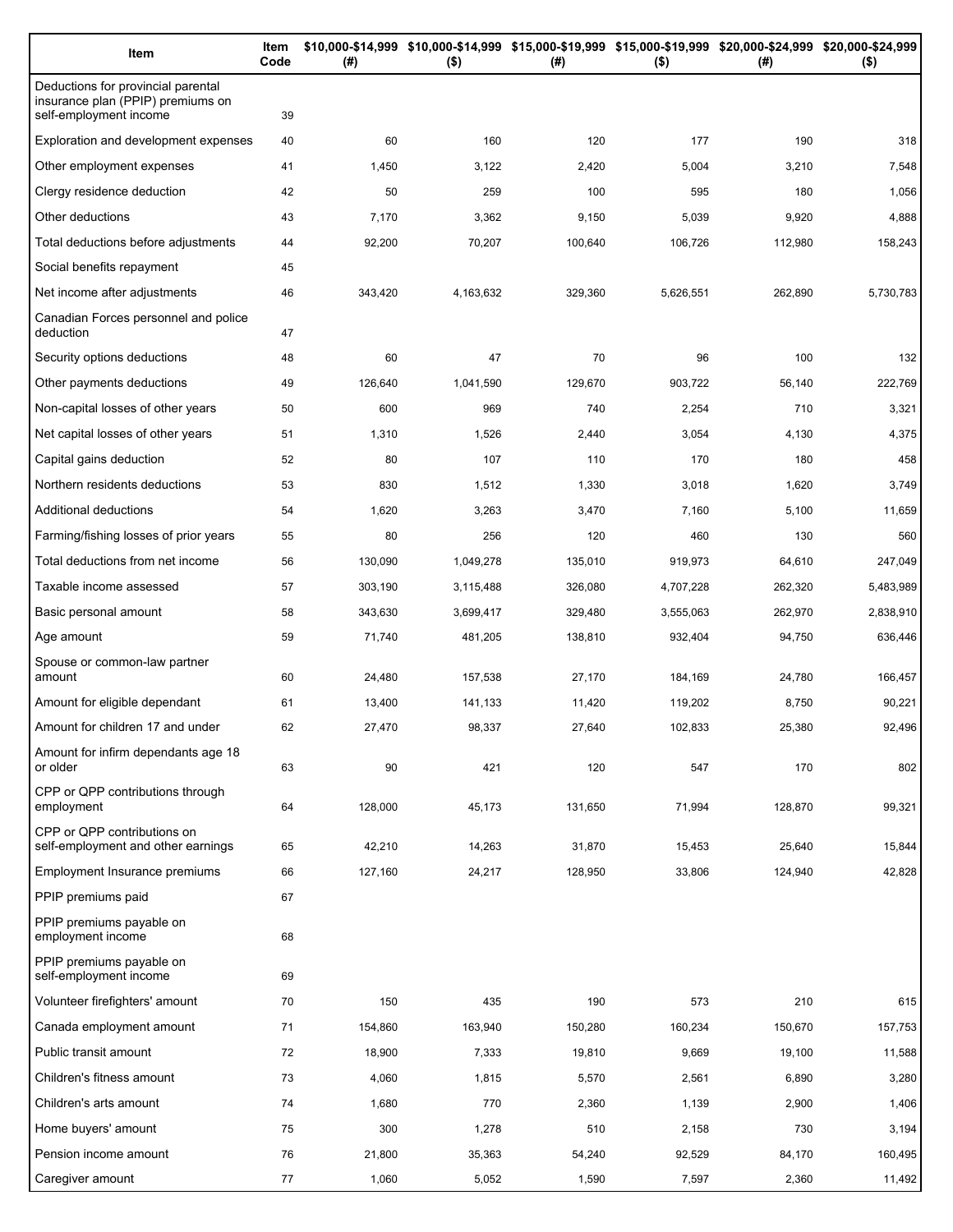| Item                                                                 | Item<br>Code | (#)     | \$10,000-\$14,999 \$10,000-\$14,999 \$15,000-\$19,999 \$15,000-\$19,999 \$20,000-\$24,999 \$20,000-\$24,999<br>$($ \$) | (#)     | $($ \$)        | (#)     | $($ \$) |
|----------------------------------------------------------------------|--------------|---------|------------------------------------------------------------------------------------------------------------------------|---------|----------------|---------|---------|
| Disability amount                                                    | 78           | 14,980  | 112,706                                                                                                                | 12,230  | 92,016         | 11,760  | 88,348  |
| Disability amount transferred from a<br>dependant                    | 79           | 950     | 9,727                                                                                                                  | 1,090   | 10,631         | 1,300   | 11,662  |
| Interest paid on student loans                                       | 80           | 2,030   | 777                                                                                                                    | 4,230   | 1,874          | 5,640   | 2,522   |
| Tuition, education, and textbook<br>amounts                          | 81           | 22,330  | 24,428                                                                                                                 | 37,420  | 133,715        | 28,940  | 166,497 |
| Tuition, education, and textbook<br>amounts transferred from a child | 82           | 470     | 1,001                                                                                                                  | 1,390   | 4,887          | 2,270   | 9,358   |
| Amounts transferred from spouse or<br>common-law partner             | 83           | 27,820  | 154,191                                                                                                                | 20,690  | 106,599        | 17,010  | 86,914  |
| Medical expenses                                                     | 84           | 23,860  | 33,009                                                                                                                 | 37,440  | 69,736         | 56,570  | 116,870 |
| Total tax credits on personal amounts                                | 85           | 343,630 | 782,035                                                                                                                | 329,480 | 856,717        | 262,980 | 722,311 |
| Allowable charitable donations and<br>government gifts               | 86           | 8,110   | 3,810                                                                                                                  | 18,720  | 23,803         | 35,740  | 28,269  |
| Eligible cultural and ecological gifts                               | 87           | 40      | 68                                                                                                                     | 60      | 34             | 70      | 29      |
| Total tax credit on donations and gifts                              | 88           | 8,040   | 963                                                                                                                    | 18,560  | 3,054          | 35,480  | 6,347   |
| Total federal non-refundable tax credits                             | 89           | 343,630 | 782,998                                                                                                                | 329,480 | 859,771        | 262,980 | 728,658 |
| Federal dividend tax credit                                          | 90           | 7,460   | 669                                                                                                                    | 13,980  | 2,506          | 26,890  | 6,281   |
| Overseas employment tax credit                                       | 91           |         |                                                                                                                        | 20      | $\overline{7}$ | 20      | 11      |
| Minimum tax carryover                                                | 92           |         |                                                                                                                        | 100     | 50             | 230     | 178     |
| Basic federal tax                                                    | 93           | 51,490  | 10,604                                                                                                                 | 110,840 | 63,972         | 163,380 | 145,162 |
| Federal Foreign Tax Credit                                           | 94           | 1,250   | 93                                                                                                                     | 3,490   | 390            | 7,170   | 811     |
| Federal Political contribution tax credit                            | 95           |         |                                                                                                                        | 250     | 23             | 810     | 84      |
| <b>Investment Tax Credit</b>                                         | 96           |         |                                                                                                                        |         |                | 40      | 18      |
| Labour-sponsored funds tax credit                                    | 97           |         |                                                                                                                        |         |                | 20      | 11      |
| Alternative minimum tax payable                                      | 98           |         |                                                                                                                        |         |                |         |         |
| Net federal tax                                                      | 99           | 50,830  | 10,530                                                                                                                 | 110,050 | 63,581         | 162,240 | 144,258 |
| CPP contributions on self-employment                                 | 100          | 42,210  | 28,526                                                                                                                 | 31,870  | 30,906         | 25,640  | 31,687  |
| Social Benefits repayment                                            | 101          |         |                                                                                                                        |         |                |         |         |
| <b>Net Provincial Tax</b>                                            | 102          | 2.000   | 477                                                                                                                    | 9,780   | 875            | 118,030 | 21,366  |
| Total tax payable                                                    | 103          | 81,710  | 39,556                                                                                                                 | 123,970 | 95,392         | 170.880 | 197,347 |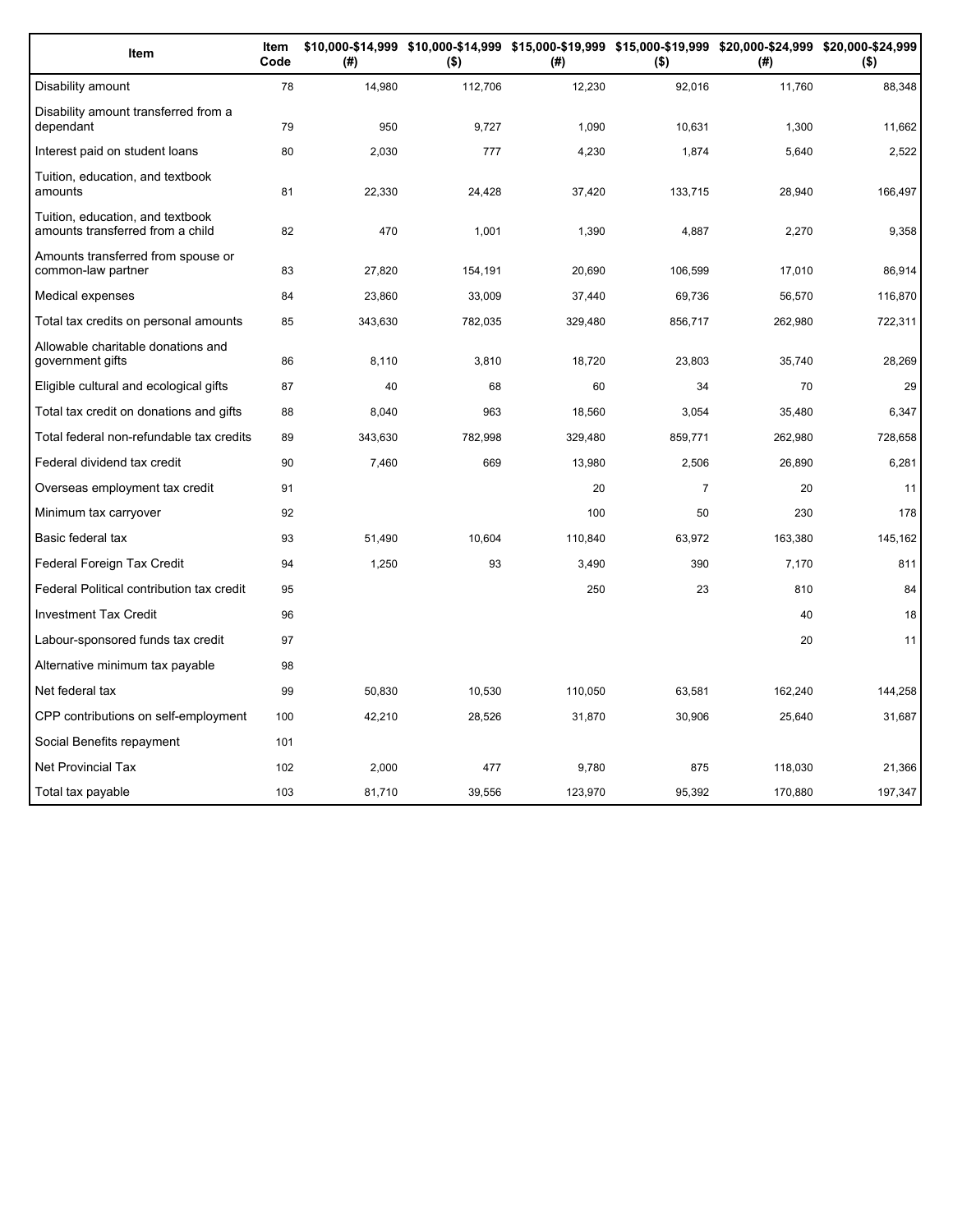| Item                                                                          | Item<br>Code   | (# )    | \$25,000-\$29,999 \$25,000-\$29,999<br>$($ \$) | (# )    | \$30,000-\$34,999 \$30,000-\$34,999 \$35,000-\$39,999 \$35,000-\$39,999<br>$($ \$) | (# )    | $($ \$)   |
|-------------------------------------------------------------------------------|----------------|---------|------------------------------------------------|---------|------------------------------------------------------------------------------------|---------|-----------|
| Number of taxable returns                                                     | $\mathbf{1}$   | 175,630 |                                                | 182,210 |                                                                                    | 182.860 |           |
| Number of non-taxable returns                                                 | $\overline{c}$ | 36,090  |                                                | 16,730  |                                                                                    | 9,330   |           |
| Total number of returns                                                       | 3              | 211,720 |                                                | 198,940 |                                                                                    | 192,180 |           |
| Employment income                                                             | 4              | 130,000 | 2,915,687                                      | 128,790 | 3,483,974                                                                          | 128,990 | 4,094,510 |
| Commissions (from employment)                                                 | 5              | 4,460   | 24,430                                         | 4,530   | 30,276                                                                             | 4,640   | 36,614    |
| Other employment income                                                       | 6              | 27,230  | 109,999                                        | 28,940  | 104,131                                                                            | 29,630  | 99,298    |
| Old Age Security pension (OASP)                                               | $\overline{7}$ | 60,380  | 367,280                                        | 53,830  | 328,418                                                                            | 48,690  | 296,848   |
| CPP or QPP benefits                                                           | 8              | 72,700  | 552,479                                        | 65,730  | 514,516                                                                            | 60,840  | 476,311   |
| Other pensions or superannuation                                              | 9              | 54,360  | 528,673                                        | 51,990  | 686,162                                                                            | 49,960  | 814,965   |
| Elected split-pension amount                                                  | 10             | 13,170  | 127,310                                        | 13,790  | 156,994                                                                            | 15,740  | 190,591   |
| Universal Child Care Benefit (UCCB)                                           | 11             | 12,530  | 17,650                                         | 10,870  | 15,174                                                                             | 9,750   | 13,738    |
| Employment Insurance and other<br>benefits                                    | 12             | 30,150  | 211,856                                        | 28,230  | 193,434                                                                            | 24,400  | 163,918   |
| Taxable amount of dividends from<br>taxable Canadian corporations             | 13             | 33,490  | 106,553                                        | 34,060  | 138,191                                                                            | 37,060  | 194,025   |
| Interest and other investment income                                          | 14             | 67,900  | 122,410                                        | 64,800  | 119,689                                                                            | 64,130  | 122,906   |
| Net partnership income (Limited or<br>non-active partners only)               | 15             | 310     | $-217$                                         | 350     | 38                                                                                 | 420     | $-252$    |
| Net rental income                                                             | 16             | 12,800  | 40,695                                         | 12,670  | 37,294                                                                             | 13,080  | 38,008    |
| Taxable capital gains                                                         | 17             | 18,720  | 29,117                                         | 18,460  | 32,173                                                                             | 19,460  | 35,961    |
| Registered retirement savings plan<br>income (RRSP)                           | 18             | 20,340  | 98,133                                         | 20,960  | 106,361                                                                            | 22,350  | 120,131   |
| Other income                                                                  | 19             | 33,370  | 77,548                                         | 32,160  | 77,012                                                                             | 32,860  | 84,291    |
| Net business income                                                           | 20             | 23,150  | 303,526                                        | 19,670  | 279,719                                                                            | 17,350  | 263,600   |
| Net professional income                                                       | 21             | 2,330   | 28,845                                         | 2,170   | 30,365                                                                             | 2,100   | 30,395    |
| Net commission income                                                         | 22             | 2,710   | 28,367                                         | 2,430   | 29,186                                                                             | 2,250   | 29,060    |
| Net farming income                                                            | 23             | 1,770   | $-446$                                         | 1,530   | $-576$                                                                             | 1,490   | $-597$    |
| Net fishing income                                                            | 24             | 550     | 6,683                                          | 370     | 4,829                                                                              | 260     | 3,601     |
| Workers' compensation benefits                                                | 25             | 7,820   | 53,229                                         | 8,190   | 63,401                                                                             | 8,170   | 69,400    |
| Social assistance payments                                                    | 26             | 2,530   | 14,728                                         | 1,300   | 6,761                                                                              | 780     | 4,014     |
| Net federal supplements                                                       | 27             | 9,900   | 35,311                                         | 4,340   | 15,344                                                                             | 2,520   | 7,427     |
| Total income assessed                                                         | 28             | 211,720 | 5,808,296                                      | 198,940 | 6,461,645                                                                          | 192,180 | 7,198,179 |
| Registered pension plan contributions<br>(RPP)                                | 29             | 15,790  | 19,703                                         | 21,890  | 34,428                                                                             | 30,240  | 58,515    |
| <b>RRSP</b> deduction                                                         | 30             | 31,040  | 69,082                                         | 38,000  | 92,878                                                                             | 44,960  | 121,805   |
| Deduction for elected split-pension<br>amount                                 | 31             | 11,210  | 40,736                                         | 13,640  | 76,343                                                                             | 14,480  | 91,664    |
| Annual union, professional, or like<br>dues                                   | 32             | 32,710  | 12,576                                         | 37,150  | 16,998                                                                             | 42,800  | 23,087    |
| Child care expenses                                                           | 33             | 8,750   | 28,984                                         | 8,960   | 33,629                                                                             | 8,980   | 35,861    |
| Business investment loss                                                      | 34             | 90      | 2,613                                          | 100     | 2,525                                                                              | 90      | 2,261     |
| Moving expenses                                                               | 35             | 1,340   | 2,952                                          | 1,210   | 3,023                                                                              | 1,080   | 3,339     |
| Support payments made                                                         | 36             | 230     | 1,033                                          | 260     | 1,444                                                                              | 270     | 1,457     |
| Carrying charges and interest<br>expenses                                     | 37             | 32,260  | 23,670                                         | 33,260  | 26,834                                                                             | 34,770  | 29,194    |
| Deductions for CPP/QPP contributions<br>on self-employment and other earnings | 38             | 21,150  | 15,837                                         | 17,520  | 15,064                                                                             | 15,270  | 14,513    |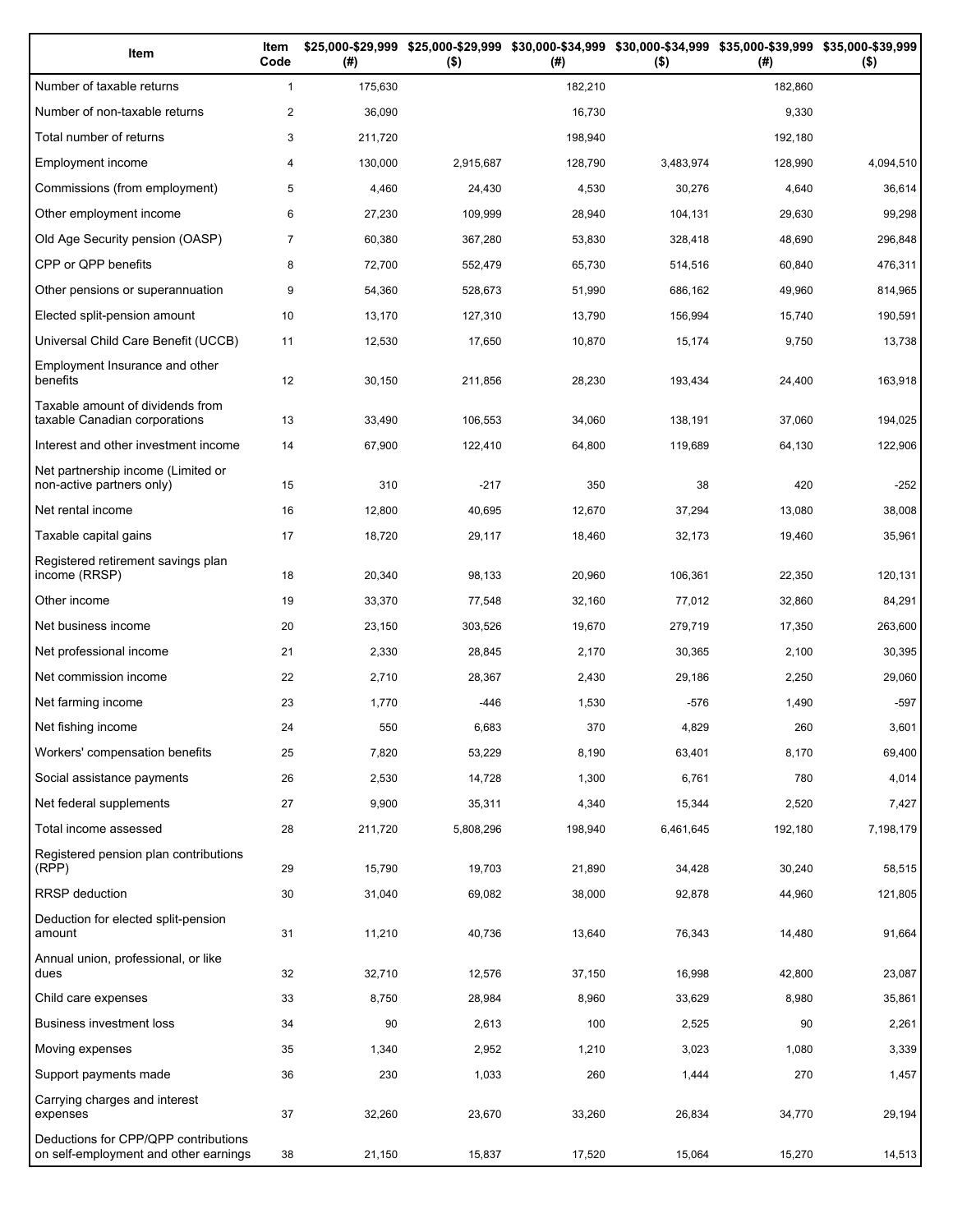| Item                                                                                              | Item<br>Code | (#)     | $($ \$)   | \$25,000-\$29,999 \$25,000-\$29,999 \$30,000-\$34,999 \$30,000-\$34,999 \$35,000-\$39,999 \$35,000-\$39,999<br>(#) | $($ \$)   | (#)     | $($ \$)   |
|---------------------------------------------------------------------------------------------------|--------------|---------|-----------|--------------------------------------------------------------------------------------------------------------------|-----------|---------|-----------|
| Deductions for provincial parental<br>insurance plan (PPIP) premiums on<br>self-employment income | 39           |         |           |                                                                                                                    |           |         |           |
| Exploration and development expenses                                                              | 40           | 210     | 544       | 240                                                                                                                | 562       | 260     | 531       |
| Other employment expenses                                                                         | 41           | 4,150   | 10,809    | 4,890                                                                                                              | 13,360    | 5,740   | 17,699    |
| Clergy residence deduction                                                                        | 42           | 220     | 1,573     | 260                                                                                                                | 2,191     | 330     | 3,147     |
| Other deductions                                                                                  | 43           | 9,430   | 5,000     | 9,270                                                                                                              | 5,440     | 8,490   | 5,073     |
| Total deductions before adjustments                                                               | 44           | 115,650 | 235,291   | 120,840                                                                                                            | 324,810   | 127,360 | 408,239   |
| Social benefits repayment                                                                         | 45           |         |           |                                                                                                                    |           |         |           |
| Net income after adjustments                                                                      | 46           | 211,650 | 5,575,245 | 198,880                                                                                                            | 6,138,375 | 192,130 | 6,791,407 |
| Canadian Forces personnel and police<br>deduction                                                 | 47           |         |           |                                                                                                                    |           |         |           |
| Security options deductions                                                                       | 48           | 110     | 180       | 100                                                                                                                | 190       | 100     | 248       |
| Other payments deductions                                                                         | 49           | 19,400  | 103,269   | 13,410                                                                                                             | 85,507    | 11,190  | 80,841    |
| Non-capital losses of other years                                                                 | 50           | 620     | 3,432     | 530                                                                                                                | 3,990     | 410     | 3,543     |
| Net capital losses of other years                                                                 | 51           | 4,530   | 5,247     | 4,720                                                                                                              | 6,215     | 5,220   | 6,893     |
| Capital gains deduction                                                                           | 52           | 140     | 745       | 160                                                                                                                | 1,001     | 200     | 1,515     |
| Northern residents deductions                                                                     | 53           | 1,750   | 4,198     | 1,780                                                                                                              | 4,480     | 1,790   | 4,522     |
| Additional deductions                                                                             | 54           | 3,260   | 8,729     | 2,720                                                                                                              | 7,067     | 2,360   | 5,658     |
| Farming/fishing losses of prior years                                                             | 55           | 120     | 741       | 80                                                                                                                 | 680       | 80      | 525       |
| Total deductions from net income                                                                  | 56           | 28,470  | 126,573   | 22,570                                                                                                             | 109,239   | 20,480  | 103,811   |
| Taxable income assessed                                                                           | 57           | 211,340 | 5,448,842 | 198,580                                                                                                            | 6,029,416 | 191,890 | 6,688,219 |
| Basic personal amount                                                                             | 58           | 211,720 | 2,286,490 | 198,940                                                                                                            | 2,149,482 | 192,180 | 2,077,233 |
| Age amount                                                                                        | 59           | 60,460  | 406,144   | 53,900                                                                                                             | 361,557   | 48,780  | 309,708   |
| Spouse or common-law partner<br>amount                                                            | 60           | 19,560  | 133,426   | 15,860                                                                                                             | 111,557   | 14,290  | 100,859   |
| Amount for eligible dependant                                                                     | 61           | 7,770   | 79,517    | 7,170                                                                                                              | 72,995    | 6,820   | 69,462    |
| Amount for children 17 and under                                                                  | 62           | 24,930  | 90,606    | 24,680                                                                                                             | 89,474    | 24,670  | 88,890    |
| Amount for infirm dependants age 18<br>or older                                                   | 63           | 140     | 599       | 170                                                                                                                | 755       | 210     | 851       |
| CPP or QPP contributions through<br>employment                                                    | 64           | 121,980 | 120,962   | 121,380                                                                                                            | 148,788   | 122,200 | 178,589   |
| CPP or QPP contributions on<br>self-employment and other earnings                                 | 65           | 21,150  | 15,837    | 17,520                                                                                                             | 15,064    | 15,270  | 14,513    |
| Employment Insurance premiums                                                                     | 66           | 118,720 | 50,228    | 117,480                                                                                                            | 59,608    | 117,730 | 69,606    |
| PPIP premiums paid                                                                                | 67           |         |           |                                                                                                                    |           |         |           |
| PPIP premiums payable on<br>employment income                                                     | 68           |         |           |                                                                                                                    |           |         |           |
| PPIP premiums payable on<br>self-employment income                                                | 69           |         |           |                                                                                                                    |           |         |           |
| Volunteer firefighters' amount                                                                    | 70           | 210     | 615       | 260                                                                                                                | 765       | 260     | 789       |
| Canada employment amount                                                                          | 71           | 146,200 | 150,922   | 146,550                                                                                                            | 150,589   | 147,060 | 151,221   |
| Public transit amount                                                                             | 72           | 17,820  | 12,415    | 16,470                                                                                                             | 12,366    | 15,750  | 12,573    |
| Children's fitness amount                                                                         | 73           | 8,430   | 4,087     | 9,280                                                                                                              | 4,583     | 10,150  | 4,931     |
| Children's arts amount                                                                            | 74           | 3,550   | 1,730     | 3,900                                                                                                              | 1,913     | 4,160   | 2,058     |
| Home buyers' amount                                                                               | 75           | 990     | 4,329     | 1,260                                                                                                              | 5,595     | 1,390   | 6,170     |
| Pension income amount                                                                             | 76           | 61,500  | 120,463   | 58,050                                                                                                             | 114,408   | 56,180  | 110,945   |
| Caregiver amount                                                                                  | 77           | 2,770   | 14,507    | 3,110                                                                                                              | 16,722    | 3,310   | 18,380    |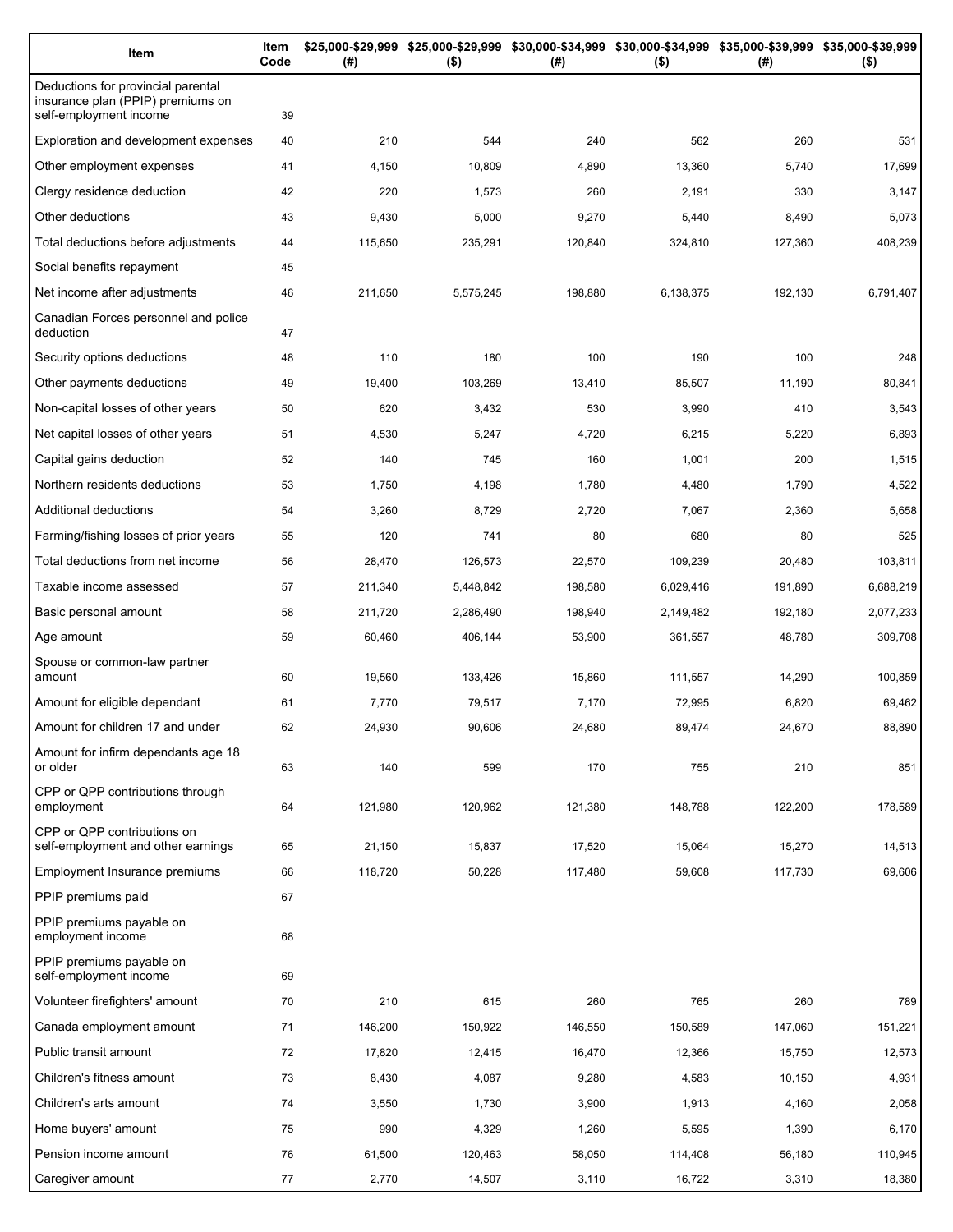| Item                                                                 | Item<br>Code | (#)     | \$25,000-\$29,999 \$25,000-\$29,999 \$30,000-\$34,999 \$30,000-\$34,999 \$35,000-\$39,999 \$35,000-\$39,999<br>$($ \$) | (#)     | $($ \$) | (#)     | $($ \$) |
|----------------------------------------------------------------------|--------------|---------|------------------------------------------------------------------------------------------------------------------------|---------|---------|---------|---------|
| Disability amount                                                    | 78           | 9,790   | 73,790                                                                                                                 | 8,410   | 63,410  | 6,800   | 51,272  |
| Disability amount transferred from a<br>dependant                    | 79           | 1,540   | 13,809                                                                                                                 | 1,710   | 15,733  | 1,940   | 17,712  |
| Interest paid on student loans                                       | 80           | 6,720   | 3,272                                                                                                                  | 7,510   | 3,786   | 7,950   | 4,246   |
| Tuition, education, and textbook<br>amounts                          | 81           | 23,640  | 159,257                                                                                                                | 19,820  | 136,883 | 16,580  | 117,689 |
| Tuition, education, and textbook<br>amounts transferred from a child | 82           | 3,070   | 13,478                                                                                                                 | 3,790   | 17,172  | 4,120   | 19,207  |
| Amounts transferred from spouse or<br>common-law partner             | 83           | 12,770  | 64,209                                                                                                                 | 9,570   | 44,825  | 7,490   | 34,137  |
| Medical expenses                                                     | 84           | 48,850  | 121,637                                                                                                                | 44,850  | 124,610 | 39,190  | 119,152 |
| Total tax credits on personal amounts                                | 85           | 211,720 | 591,368                                                                                                                | 198,940 | 558,412 | 192,180 | 537,058 |
| Allowable charitable donations and<br>government gifts               | 86           | 40,860  | 35,605                                                                                                                 | 46,490  | 45,388  | 50,440  | 53,935  |
| Eligible cultural and ecological gifts                               | 87           | 70      | 51                                                                                                                     | 70      | 41      | 70      | 53      |
| Total tax credit on donations and gifts                              | 88           | 40.630  | 9,470                                                                                                                  | 46,300  | 12,180  | 50.240  | 14,572  |
| Total federal non-refundable tax credits                             | 89           | 211,720 | 600,838                                                                                                                | 198,940 | 570,592 | 192,180 | 551,630 |
| Federal dividend tax credit                                          | 90           | 29,190  | 10,643                                                                                                                 | 32,000  | 15,417  | 36,030  | 22,891  |
| Overseas employment tax credit                                       | 91           | 10      | 12                                                                                                                     |         |         | 20      | 30      |
| Minimum tax carryover                                                | 92           | 250     | 234                                                                                                                    | 270     | 333     | 250     | 418     |
| Basic federal tax                                                    | 93           | 165,450 | 227,557                                                                                                                | 173,930 | 329,391 | 176,660 | 435,039 |
| Federal Foreign Tax Credit                                           | 94           | 8,890   | 1,181                                                                                                                  | 10,360  | 1,446   | 11,940  | 1,980   |
| Federal Political contribution tax credit                            | 95           | 1,120   | 133                                                                                                                    | 1,410   | 163     | 1,690   | 217     |
| <b>Investment Tax Credit</b>                                         | 96           | 60      | 35                                                                                                                     | 80      | 57      | 100     | 75      |
| Labour-sponsored funds tax credit                                    | 97           | 40      | 17                                                                                                                     | 60      | 34      | 60      | 29      |
| Alternative minimum tax payable                                      | 98           |         |                                                                                                                        |         |         |         |         |
| Net federal tax                                                      | 99           | 164,560 | 226,202                                                                                                                | 173,260 | 327,707 | 176,090 | 432,744 |
| CPP contributions on self-employment                                 | 100          | 21,150  | 31,673                                                                                                                 | 17,520  | 30,128  | 15,270  | 29,027  |
| Social Benefits repayment                                            | 101          |         |                                                                                                                        |         |         |         |         |
| <b>Net Provincial Tax</b>                                            | 102          | 161,760 | 69,516                                                                                                                 | 176,340 | 121,516 | 179,330 | 161,760 |
| Total tax payable                                                    | 103          | 175.630 | 327.421                                                                                                                | 182,210 | 479.386 | 182.860 | 623,556 |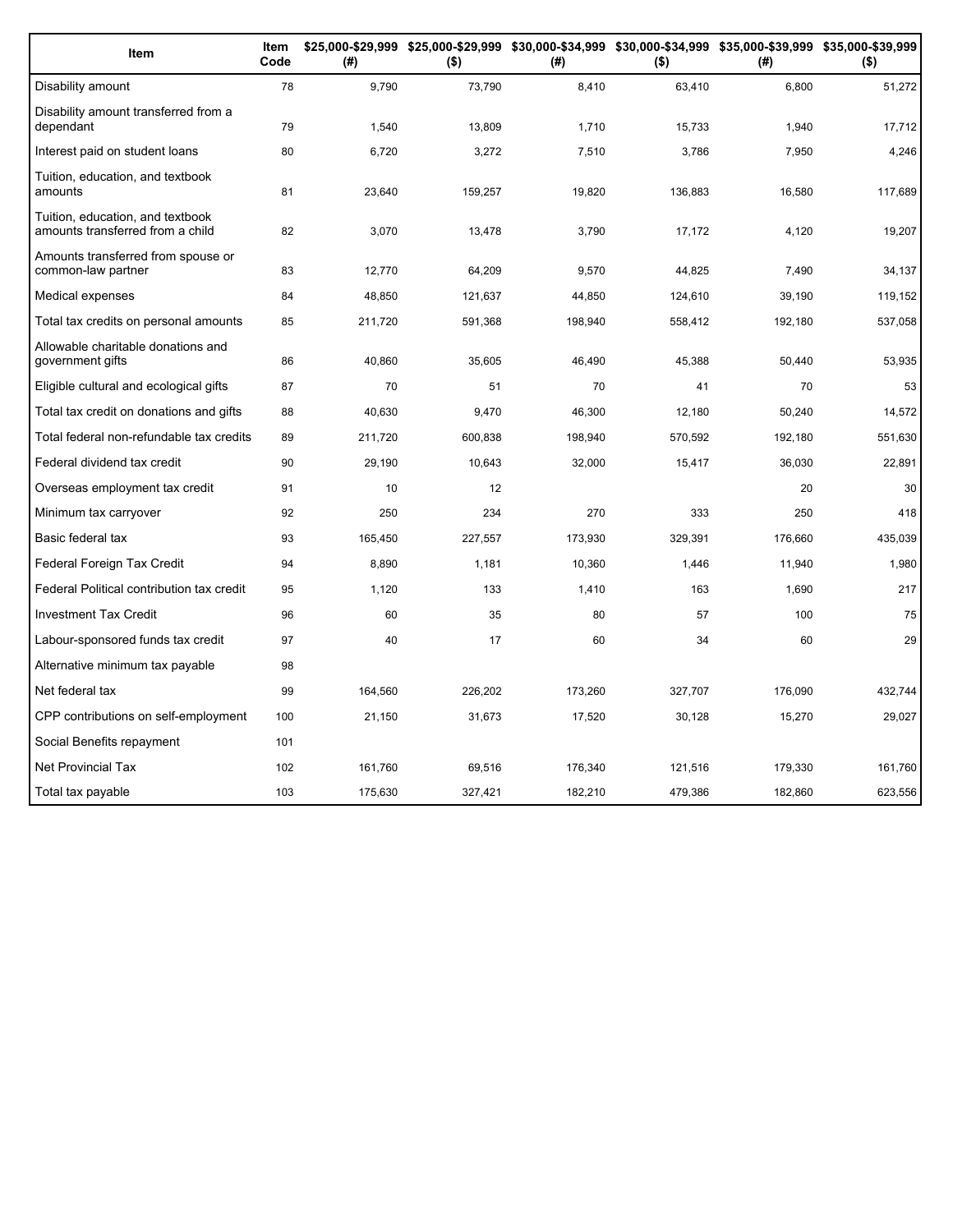| Item                                                                                           | Item<br>Code   | (#)     | \$40,000-\$44,999 \$40,000-\$44,999 \$45,000-\$49,999 \$45,000-\$49,999<br>$($ \$) | (# )    | $($ \$)   | \$50,000-<br>\$54,999<br>(#) | \$50,000-<br>\$54,999<br>$($ \$) |
|------------------------------------------------------------------------------------------------|----------------|---------|------------------------------------------------------------------------------------|---------|-----------|------------------------------|----------------------------------|
| Number of taxable returns                                                                      | $\mathbf{1}$   | 177,390 |                                                                                    | 150,180 |           | 130,390                      |                                  |
| Number of non-taxable returns                                                                  | 2              | 5,410   |                                                                                    | 3,600   |           | 2,390                        |                                  |
| Total number of returns                                                                        | 3              | 182,800 |                                                                                    | 153,780 |           | 132,780                      |                                  |
| Employment income                                                                              | 4              | 126,810 | 4,608,987                                                                          | 114,000 | 4,669,387 | 100,510                      | 4,573,141                        |
| Commissions (from employment)                                                                  | 5              | 4,650   | 41,698                                                                             | 3,970   | 44,999    | 3,470                        | 47,498                           |
| Other employment income                                                                        | 6              | 28,180  | 93,942                                                                             | 23,560  | 82,838    | 20,570                       | 74,798                           |
| Old Age Security pension (OASP)                                                                | $\overline{7}$ | 43,460  | 264,282                                                                            | 31,060  | 187,134   | 24,750                       | 148,623                          |
| CPP or QPP benefits                                                                            | 8              | 55,770  | 434,689                                                                            | 41,180  | 327,545   | 33,250                       | 267,255                          |
| Other pensions or superannuation                                                               | 9              | 46,440  | 901,352                                                                            | 34,600  | 812,640   | 28,010                       | 745,540                          |
| Elected split-pension amount                                                                   | 10             | 16,930  | 219,772                                                                            | 7,490   | 88,121    | 5,110                        | 63,470                           |
| Universal Child Care Benefit (UCCB)                                                            | 11             | 8,340   | 11,737                                                                             | 6,860   | 9,655     | 5,450                        | 7,674                            |
| Employment Insurance and other benefits                                                        | 12             | 19,810  | 130,501                                                                            | 15,150  | 97,030    | 11,870                       | 74,699                           |
| Taxable amount of dividends from taxable Canadian<br>corporations                              | 13             | 39,230  | 240,190                                                                            | 33,490  | 244,079   | 30,880                       | 295,628                          |
| Interest and other investment income                                                           | 14             | 63,540  | 124,764                                                                            | 52,720  | 104,885   | 45,580                       | 95,841                           |
| Net partnership income (Limited or non-active<br>partners only)                                | 15             | 510     | $-240$                                                                             | 460     | 146       | 460                          | $-206$                           |
| Net rental income                                                                              | 16             | 13,500  | 37,799                                                                             | 12,360  | 32,160    | 11,540                       | 30,585                           |
| Taxable capital gains                                                                          | 17             | 20,060  | 39,234                                                                             | 17,070  | 40,698    | 15,220                       | 42,545                           |
| Registered retirement savings plan income (RRSP)                                               | 18             | 22,690  | 126,968                                                                            | 19,450  | 105,550   | 17,080                       | 97,385                           |
| Other income                                                                                   | 19             | 32,890  | 88,583                                                                             | 27,080  | 77,481    | 23,980                       | 71,469                           |
| Net business income                                                                            | 20             | 16,110  | 254,375                                                                            | 13,470  | 223,910   | 11,250                       | 195,525                          |
| Net professional income                                                                        | 21             | 1,920   | 30,482                                                                             | 1,790   | 29,187    | 1,570                        | 28,877                           |
| Net commission income                                                                          | 22             | 1,970   | 28,290                                                                             | 1,710   | 27,413    | 1,360                        | 23,909                           |
| Net farming income                                                                             | 23             | 1,430   | $-502$                                                                             | 1,330   | 144       | 1,180                        | 853                              |
| Net fishing income                                                                             | 24             | 220     | 3,750                                                                              | 200     | 4,316     | 150                          | 3,028                            |
| Workers' compensation benefits                                                                 | 25             | 7,400   | 69,032                                                                             | 6,940   | 71,880    | 5,820                        | 63,209                           |
| Social assistance payments                                                                     | 26             | 470     | 2,210                                                                              | 360     | 1,685     | 280                          | 1,377                            |
| Net federal supplements                                                                        | 27             | 1,390   | 4,060                                                                              | 770     | 2,266     | 430                          | 1,354                            |
| Total income assessed                                                                          | 28             | 182,800 | 7,765,052                                                                          | 153,780 | 7,293,727 | 132,780                      | 6,962,485                        |
| Registered pension plan contributions (RPP)                                                    | 29             | 38,500  | 90,795                                                                             | 40,200  | 108,129   | 37,680                       | 110,379                          |
| RRSP deduction                                                                                 | 30             | 50,190  | 148,206                                                                            | 50,630  | 167,121   | 48,060                       | 180,537                          |
| Deduction for elected split-pension amount                                                     | 31             | 14,660  | 106,676                                                                            | 14,090  | 122,871   | 11,860                       | 126,625                          |
| Annual union, professional, or like dues                                                       | 32             | 48,560  | 30,542                                                                             | 47,560  | 33,734    | 43,160                       | 33,643                           |
| Child care expenses                                                                            | 33             | 8,450   | 36,359                                                                             | 7,540   | 34,528    | 6,290                        | 30,466                           |
| <b>Business investment loss</b>                                                                | 34             | 80      | 1,591                                                                              | 80      | 1,844     | 100                          | 2,287                            |
| Moving expenses                                                                                | 35             | 1,020   | 3,426                                                                              | 910     | 3,547     | 870                          | 3,836                            |
| Support payments made                                                                          | 36             | 290     | 1,774                                                                              | 330     | 2,055     | 320                          | 2,306                            |
| Carrying charges and interest expenses                                                         | 37             | 35,330  | 31,394                                                                             | 31,170  | 32,412    | 27,950                       | 31,870                           |
| Deductions for CPP/QPP contributions on<br>self-employment and other earnings                  | 38             | 13,740  | 14,185                                                                             | 11,590  | 12,886    | 8,680                        | 10,954                           |
| Deductions for provincial parental insurance plan<br>(PPIP) premiums on self-employment income | 39             |         |                                                                                    |         |           |                              |                                  |
| Exploration and development expenses                                                           | 40             | 330     | 678                                                                                | 340     | 1,189     | 370                          | 1,472                            |
| Other employment expenses                                                                      | 41             | 6,240   | 20,859                                                                             | 6,510   | 23,447    | 6,420                        | 24,515                           |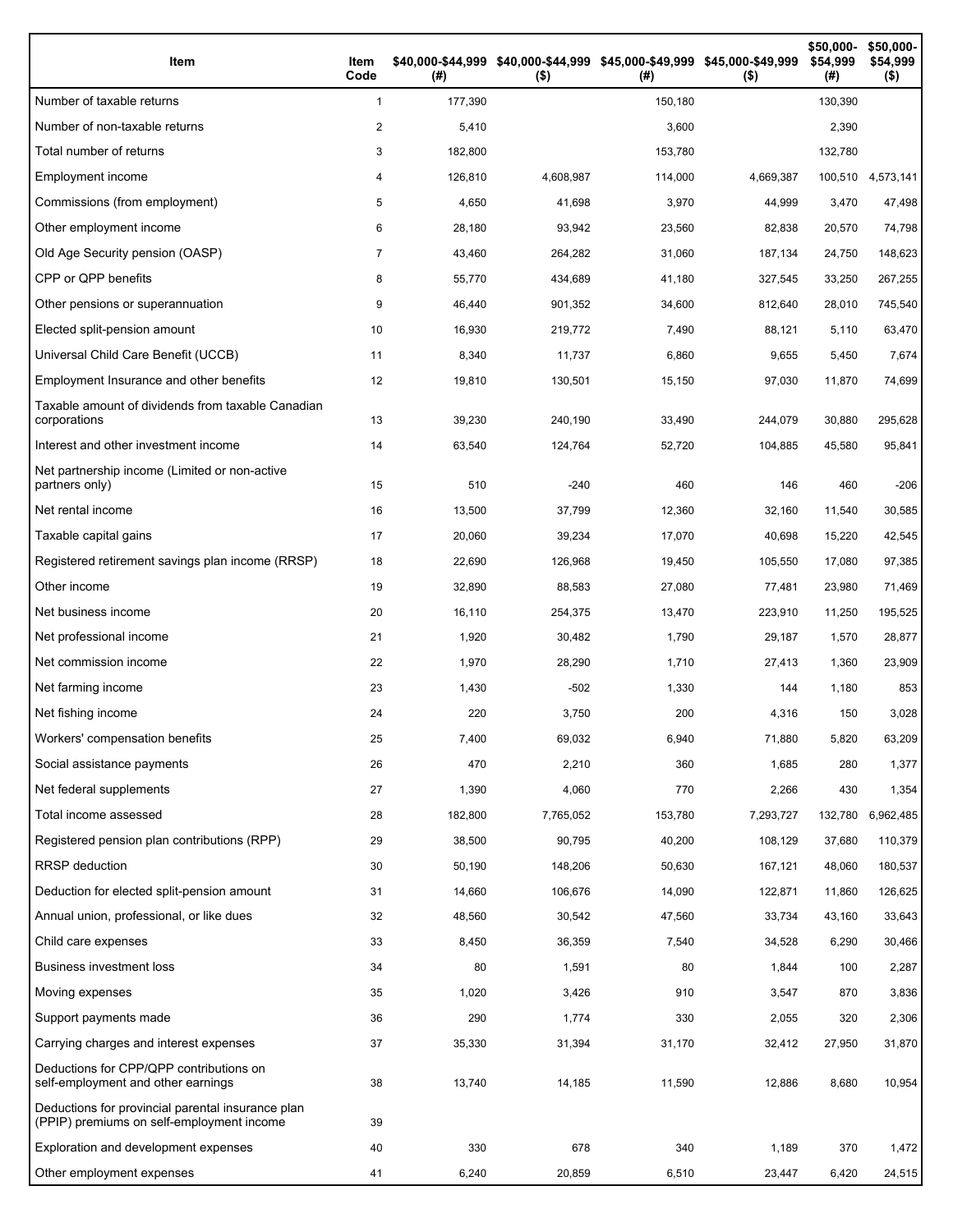| Item                                                                 | Item<br>Code | (# )    | \$40,000-\$44,999 \$40,000-\$44,999 \$45,000-\$49,999 \$45,000-\$49,999<br>$($ \$) | (#)     | $($ \$)   | \$50,000-<br>\$54.999<br>(#) | \$50,000-<br>\$54,999<br>$($ \$) |
|----------------------------------------------------------------------|--------------|---------|------------------------------------------------------------------------------------|---------|-----------|------------------------------|----------------------------------|
| Clergy residence deduction                                           | 42           | 400     | 4,017                                                                              | 350     | 4,177     | 370                          | 5,130                            |
| Other deductions                                                     | 43           | 7,560   | 13,759                                                                             | 6,200   | 4,824     | 5,090                        | 4,898                            |
| Total deductions before adjustments                                  | 44           | 130,730 | 504,328                                                                            | 119,550 | 552,850   | 105,730                      | 568,940                          |
| Social benefits repayment                                            | 45           |         |                                                                                    |         |           |                              |                                  |
| Net income after adjustments                                         | 46           | 182,770 | 7,270,933                                                                          | 153,750 | 6,741,704 | 132,760                      | 6.394.419                        |
| Canadian Forces personnel and police deduction                       | 47           |         |                                                                                    | 10      | 99        |                              |                                  |
| Security options deductions                                          | 48           | 130     | 269                                                                                | 130     | 306       | 110                          | 275                              |
| Other payments deductions                                            | 49           | 9,120   | 75,572                                                                             | 7,970   | 75,832    | 6,460                        | 65,939                           |
| Non-capital losses of other years                                    | 50           | 340     | 3,326                                                                              | 270     | 2,769     | 210                          | 1,991                            |
| Net capital losses of other years                                    | 51           | 5,730   | 7,465                                                                              | 5,070   | 7,916     | 4,560                        | 7,823                            |
| Capital gains deduction                                              | 52           | 180     | 1,477                                                                              | 180     | 2,352     | 210                          | 2,963                            |
| Northern residents deductions                                        | 53           | 1,790   | 4,661                                                                              | 1,710   | 4,590     | 1,680                        | 4,505                            |
| Additional deductions                                                | 54           | 2,020   | 4,994                                                                              | 1,450   | 4,603     | 1,090                        | 2,945                            |
| Farming/fishing losses of prior years                                | 55           | 70      | 547                                                                                | 70      | 574       | 60                           | 461                              |
| Total deductions from net income                                     | 56           | 18,580  | 98,426                                                                             | 16,240  | 99,133    | 13,800                       | 87,050                           |
| Taxable income assessed                                              | 57           | 182,570 | 7,172,886                                                                          | 153,570 | 6,642,875 | 132,680                      | 6,307,546                        |
| Basic personal amount                                                | 58           | 182,800 | 1,976,336                                                                          | 153,780 | 1,662,535 | 132,780                      | 1,435,581                        |
| Age amount                                                           | 59           | 43,540  | 250,668                                                                            | 31,120  | 164,491   | 24,790                       | 117,154                          |
| Spouse or common-law partner amount                                  | 60           | 12,830  | 91,033                                                                             | 11,590  | 82,990    | 10,320                       | 75,008                           |
| Amount for eligible dependant                                        | 61           | 6,080   | 61,926                                                                             | 5,190   | 52,605    | 4,200                        | 42,347                           |
| Amount for children 17 and under                                     | 62           | 24,200  | 87,271                                                                             | 22,580  | 82,269    | 20,660                       | 76,003                           |
| Amount for infirm dependants age 18 or older                         | 63           | 190     | 744                                                                                | 150     | 613       | 130                          | 506                              |
| CPP or QPP contributions through employment                          | 64           | 120,370 | 203,984                                                                            | 108,560 | 208,807   | 95,920                       | 200,349                          |
| CPP or QPP contributions on self-employment and<br>other earnings    | 65           | 13,740  | 14,185                                                                             | 11,590  | 12,886    | 8,680                        | 10,954                           |
| Employment Insurance premiums                                        | 66           | 116,050 | 78,314                                                                             | 104,760 | 78,225    | 91,630                       | 70,959                           |
| PPIP premiums paid                                                   | 67           |         |                                                                                    |         |           |                              |                                  |
| PPIP premiums payable on employment income                           | 68           |         |                                                                                    |         |           |                              |                                  |
| PPIP premiums payable on self-employment income                      | 69           |         |                                                                                    |         |           |                              |                                  |
| Volunteer firefighters' amount                                       | 70           | 260     | 783                                                                                | 260     | 767       | 260                          | 774                              |
| Canada employment amount                                             | 71           | 143,190 | 148,049                                                                            | 126,360 | 131,909   | 110,350                      | 115,734                          |
| Public transit amount                                                | 72           | 15,280  | 12,635                                                                             | 13,380  | 11,248    | 11,000                       | 9,268                            |
| Children's fitness amount                                            | 73           | 10,820  | 5,357                                                                              | 10,720  | 5,424     | 10,210                       | 5,226                            |
| Children's arts amount                                               | 74           | 4,420   | 2,194                                                                              | 4,310   | 2,147     | 4,220                        | 2,112                            |
| Home buyers' amount                                                  | 75           | 1,530   | 6,889                                                                              | 1,520   | 6,944     | 1,420                        | 6,476                            |
| Pension income amount                                                | 76           | 52,580  | 103,934                                                                            | 38,550  | 76,001    | 30,800                       | 60,755                           |
| Caregiver amount                                                     | 77           | 3,200   | 17,799                                                                             | 3,070   | 17,161    | 2,460                        | 13,726                           |
| Disability amount                                                    | 78           | 5,510   | 41,611                                                                             | 3,960   | 29,849    | 3,230                        | 24,364                           |
| Disability amount transferred from a dependant                       | 79           | 2,000   | 18,733                                                                             | 1,850   | 17,860    | 1,610                        | 15,795                           |
| Interest paid on student loans                                       | 80           | 7,290   | 4,166                                                                              | 6,200   | 3,661     | 5,370                        | 3,316                            |
| Tuition, education, and textbook amounts                             | 81           | 14,080  | 95,941                                                                             | 11,200  | 73,162    | 9,140                        | 58,992                           |
| Tuition, education, and textbook amounts transferred<br>from a child | 82           | 4,520   | 21,494                                                                             | 4,440   | 21,394    | 4,110                        | 19,724                           |
| Amounts transferred from spouse or common-law<br>partner             | 83           | 5,770   | 26,411                                                                             | 4,440   | 21,145    | 3,560                        | 16,511                           |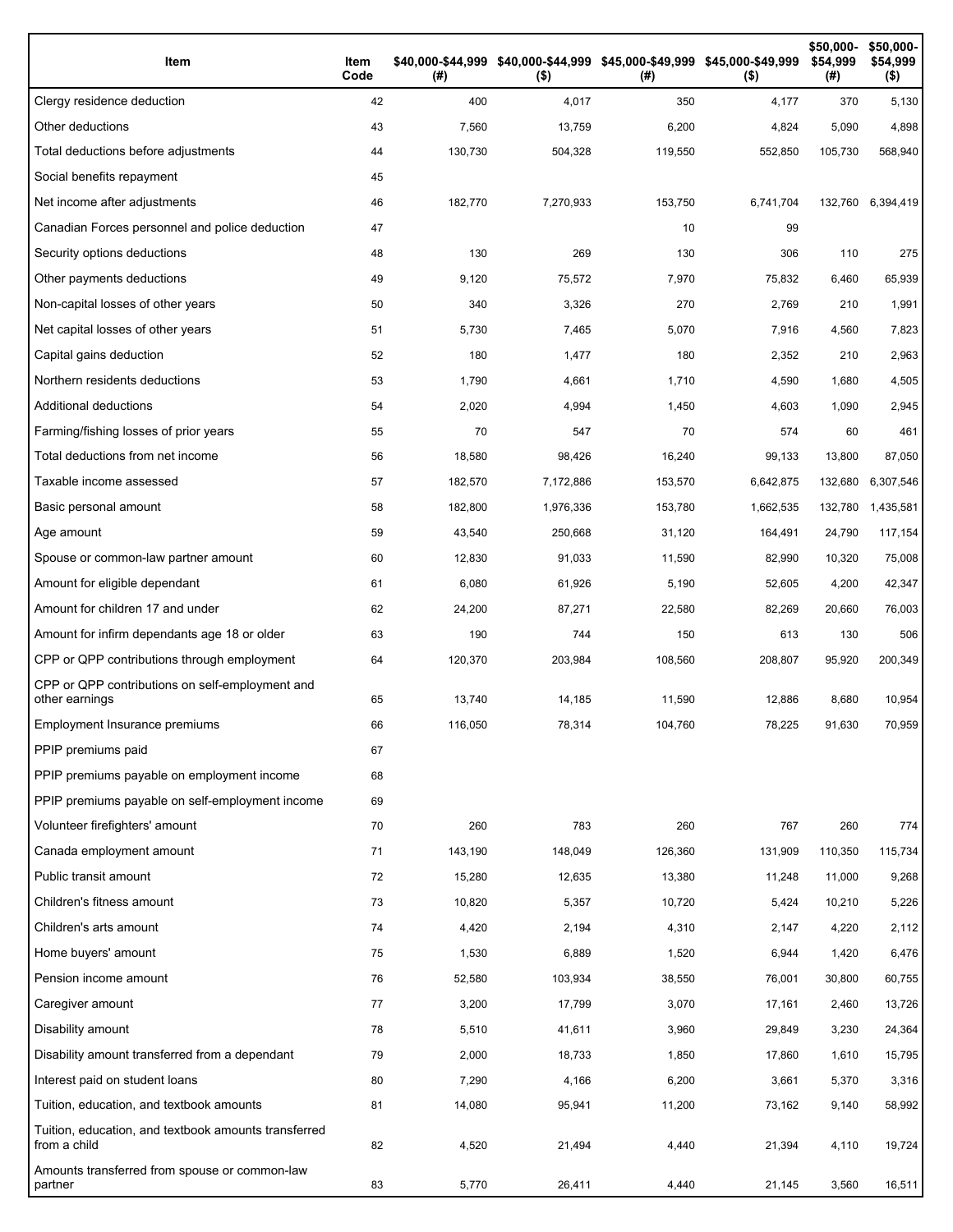| Item                                                | Item<br>Code | (# )    | \$40,000-\$44,999 \$40,000-\$44,999 \$45,000-\$49,999 \$45,000-\$49,999<br>$($ \$) | (# )    | $($ \$) | \$50,000-<br>\$54,999<br>(#) | \$50,000-<br>\$54,999<br>$($ \$) |
|-----------------------------------------------------|--------------|---------|------------------------------------------------------------------------------------|---------|---------|------------------------------|----------------------------------|
| Medical expenses                                    | 84           | 34,740  | 110,402                                                                            | 23,720  | 83,928  | 18,250                       | 66,740                           |
| Total tax credits on personal amounts               | 85           | 182,800 | 507,153                                                                            | 153,780 | 427,226 | 132,780                      | 367,282                          |
| Allowable charitable donations and government gifts | 86           | 51,940  | 59,755                                                                             | 47,570  | 57,489  | 43,450                       | 56,329                           |
| Eligible cultural and ecological gifts              | 87           | 60      | 51                                                                                 | 70      | 51      | 40                           | 67                               |
| Total tax credit on donations and gifts             | 88           | 51,760  | 16,225                                                                             | 47,410  | 15,661  | 43,290                       | 15,436                           |
| Total federal non-refundable tax credits            | 89           | 182,800 | 523,378                                                                            | 153,780 | 442,886 | 132,780                      | 382,717                          |
| Federal dividend tax credit                         | 90           | 38,760  | 29,890                                                                             | 33,270  | 31,434  | 30,810                       | 38,786                           |
| Overseas employment tax credit                      | 91           | 10      | 28                                                                                 |         |         | 10                           | 48                               |
| Minimum tax carryover                               | 92           | 300     | 651                                                                                | 240     | 484     | 280                          | 670                              |
| Basic federal tax                                   | 93           | 172,600 | 531,014                                                                            | 147,100 | 548,688 | 127,630                      | 579,518                          |
| Federal Foreign Tax Credit                          | 94           | 13,370  | 2,365                                                                              | 11,650  | 2,509   | 10,630                       | 2,825                            |
| Federal Political contribution tax credit           | 95           | 1,810   | 247                                                                                | 1,630   | 233     | 1,540                        | 219                              |
| <b>Investment Tax Credit</b>                        | 96           | 120     | 105                                                                                | 140     | 114     | 150                          | 144                              |
| Labour-sponsored funds tax credit                   | 97           | 90      | 55                                                                                 | 70      | 43      | 90                           | 52                               |
| Alternative minimum tax payable                     | 98           |         |                                                                                    |         |         | 10                           | 28                               |
| Net federal tax                                     | 99           | 172,080 | 528,255                                                                            | 146,660 | 545,814 | 127,280                      | 576,312                          |
| CPP contributions on self-employment                | 100          | 13.740  | 28.369                                                                             | 11.590  | 25,773  | 8.680                        | 21,908                           |
| Social Benefits repayment                           | 101          |         |                                                                                    |         |         |                              |                                  |
| <b>Net Provincial Tax</b>                           | 102          | 174,800 | 206,582                                                                            | 148,360 | 214,918 | 128,910                      | 224,377                          |
| Total tax payable                                   | 103          | 177,390 | 763,238                                                                            | 150,180 | 786,532 | 130,390                      | 822,624                          |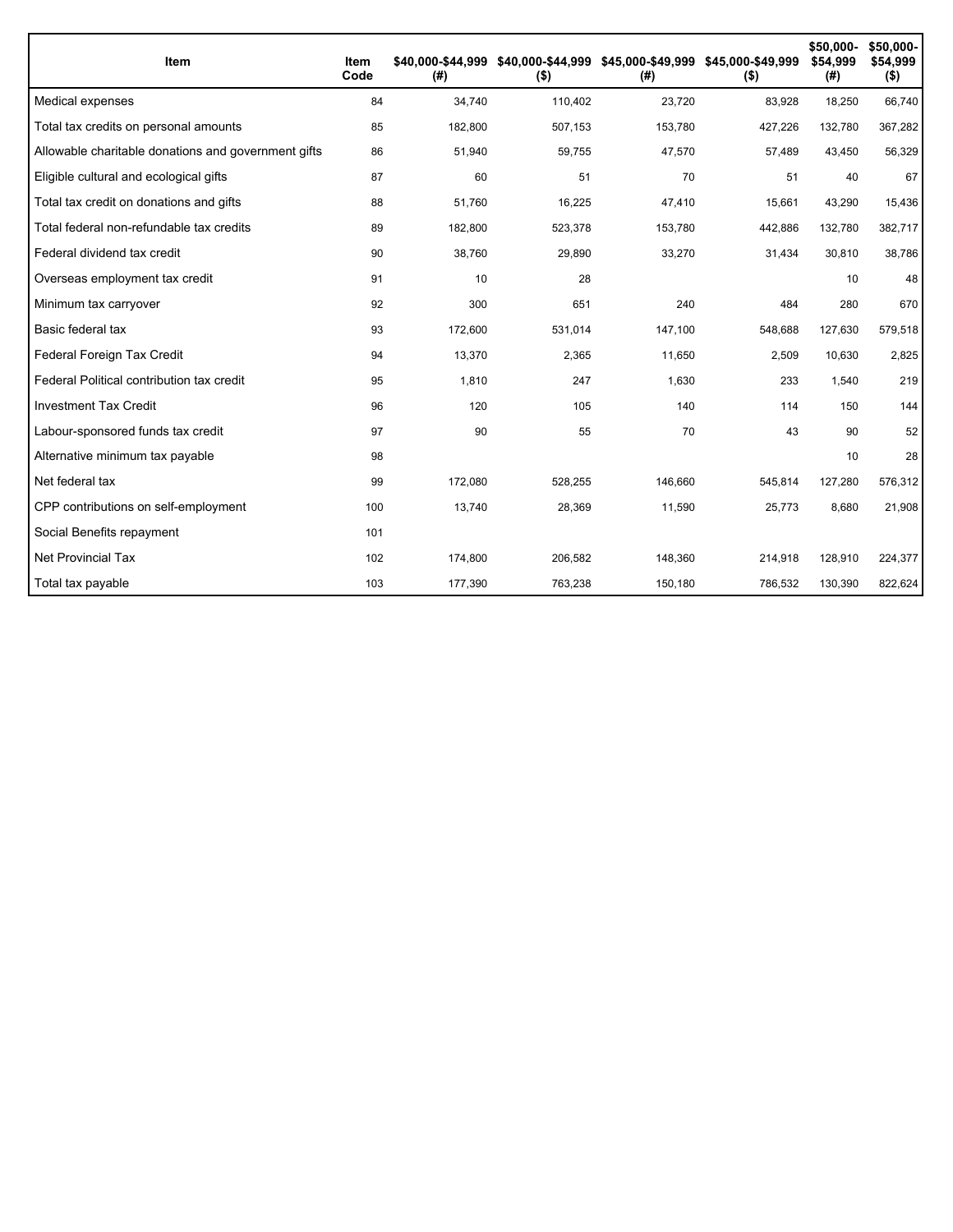| Item                                                                          | Item<br>Code   | (#)     | \$55,000-\$59,999 \$55,000-\$59,999 \$60,000-\$69,999 \$60,000-\$69,999 \$70,000-\$79,999 \$70,000-\$79,999<br>$($ \$) | (#)     | $($ \$)    | (#)     | $($ \$)    |
|-------------------------------------------------------------------------------|----------------|---------|------------------------------------------------------------------------------------------------------------------------|---------|------------|---------|------------|
| Number of taxable returns                                                     | $\mathbf{1}$   | 114,340 |                                                                                                                        | 190,160 |            | 144,550 |            |
| Number of non-taxable returns                                                 | $\overline{c}$ | 1,710   |                                                                                                                        | 2,060   |            | 890     |            |
| Total number of returns                                                       | 3              | 116,050 |                                                                                                                        | 192,220 |            | 145,450 |            |
| Employment income                                                             | 4              | 90,710  | 4,549,022                                                                                                              | 153,680 | 8,712,109  | 120,950 | 7,960,484  |
| Commissions (from employment)                                                 | 5              | 3,160   | 49,115                                                                                                                 | 5,580   | 105,936    | 4,250   | 104,256    |
| Other employment income                                                       | 6              | 18,110  | 59,296                                                                                                                 | 30,570  | 94,815     | 23,530  | 77,311     |
| Old Age Security pension (OASP)                                               | $\overline{7}$ | 20,130  | 121,057                                                                                                                | 32,000  | 191,028    | 20,340  | 120,207    |
| CPP or QPP benefits                                                           | 8              | 27,340  | 220,578                                                                                                                | 42,580  | 343,231    | 27,460  | 219,970    |
| Other pensions or superannuation                                              | 9              | 23,020  | 671,563                                                                                                                | 35,760  | 1,115,079  | 23,380  | 797,058    |
| Elected split-pension amount                                                  | 10             | 4,110   | 53,741                                                                                                                 | 7,970   | 109,863    | 5,360   | 76,494     |
| Universal Child Care Benefit (UCCB)                                           | 11             | 4,410   | 6,257                                                                                                                  | 6,370   | 9,182      | 4,130   | 5,854      |
| Employment Insurance and other<br>benefits                                    | 12             | 9,170   | 56,799                                                                                                                 | 12,710  | 75,687     | 8,320   | 46,752     |
| Taxable amount of dividends from<br>taxable Canadian corporations             | 13             | 27,590  | 271,553                                                                                                                | 49,460  | 602,278    | 39,720  | 568,537    |
| Interest and other investment income                                          | 14             | 40,190  | 86,449                                                                                                                 | 68,400  | 160,509    | 52,900  | 129,868    |
| Net partnership income (Limited or<br>non-active partners only)               | 15             | 430     | 526                                                                                                                    | 870     | 841        | 850     | 711        |
| Net rental income                                                             | 16             | 10,540  | 28,287                                                                                                                 | 18,600  | 53,194     | 15,660  | 43,891     |
| Taxable capital gains                                                         | 17             | 13,690  | 40,302                                                                                                                 | 24,350  | 83,196     | 19,640  | 80,285     |
| Registered retirement savings plan<br>income (RRSP)                           | 18             | 15,310  | 88,969                                                                                                                 | 25,590  | 164,058    | 19,400  | 130,712    |
| Other income                                                                  | 19             | 21,190  | 66,885                                                                                                                 | 36,450  | 130,496    | 28,780  | 115,869    |
| Net business income                                                           | 20             | 9,630   | 173,257                                                                                                                | 15,350  | 287,309    | 11,440  | 229,773    |
| Net professional income                                                       | 21             | 1,540   | 28,953                                                                                                                 | 2,710   | 58,912     | 2,400   | 56,657     |
| Net commission income                                                         | 22             | 1,150   | 23,536                                                                                                                 | 1,860   | 44,709     | 1,380   | 37,993     |
| Net farming income                                                            | 23             | 1,040   | $-437$                                                                                                                 | 1,740   | 629        | 1,400   | 397        |
| Net fishing income                                                            | 24             | 130     | 2,843                                                                                                                  | 210     | 5,687      | 150     | 3,694      |
| Workers' compensation benefits                                                | 25             | 5,240   | 58,392                                                                                                                 | 8,060   | 89,239     | 5,410   | 56,175     |
| Social assistance payments                                                    | 26             | 210     | 953                                                                                                                    | 250     | 1,289      | 170     | 770        |
| Net federal supplements                                                       | 27             | 310     | 1,046                                                                                                                  | 410     | 1,263      | 220     | 663        |
| Total income assessed                                                         | 28             | 116,050 | 6,665,019                                                                                                              | 192,220 | 12,452,491 | 145,450 | 10,874,506 |
| Registered pension plan contributions<br>(RPP)                                | 29             | 37,900  | 126,362                                                                                                                | 67,320  | 266,324    | 57,280  | 278,294    |
| RRSP deduction                                                                | 30             | 45,000  | 181,735                                                                                                                | 80,620  | 375,949    | 67,910  | 366,503    |
| Deduction for elected split-pension<br>amount                                 | 31             | 10,040  | 124,596                                                                                                                | 14,630  | 201,573    | 10,530  | 149,249    |
| Annual union, professional, or like<br>dues                                   | 32             | 42,140  | 36,555                                                                                                                 | 73,540  | 72,294     | 60,670  | 71,025     |
| Child care expenses                                                           | 33             | 5,420   | 27,461                                                                                                                 | 8,410   | 44,758     | 5,890   | 31,962     |
| Business investment loss                                                      | 34             | 70      | 1,383                                                                                                                  | 130     | 3,061      | 110     | 3,284      |
| Moving expenses                                                               | 35             | 820     | 3,871                                                                                                                  | 1,320   | 7,720      | 1,070   | 7,379      |
| Support payments made                                                         | 36             | 370     | 2,537                                                                                                                  | 720     | 5,522      | 740     | 6,351      |
| Carrying charges and interest<br>expenses                                     | 37             | 25,230  | 30,104                                                                                                                 | 43,870  | 58,953     | 35,080  | 55,205     |
| Deductions for CPP/QPP contributions<br>on self-employment and other earnings | 38             | 6,390   | 8,976                                                                                                                  | 9,110   | 13,673     | 6,110   | 9,673      |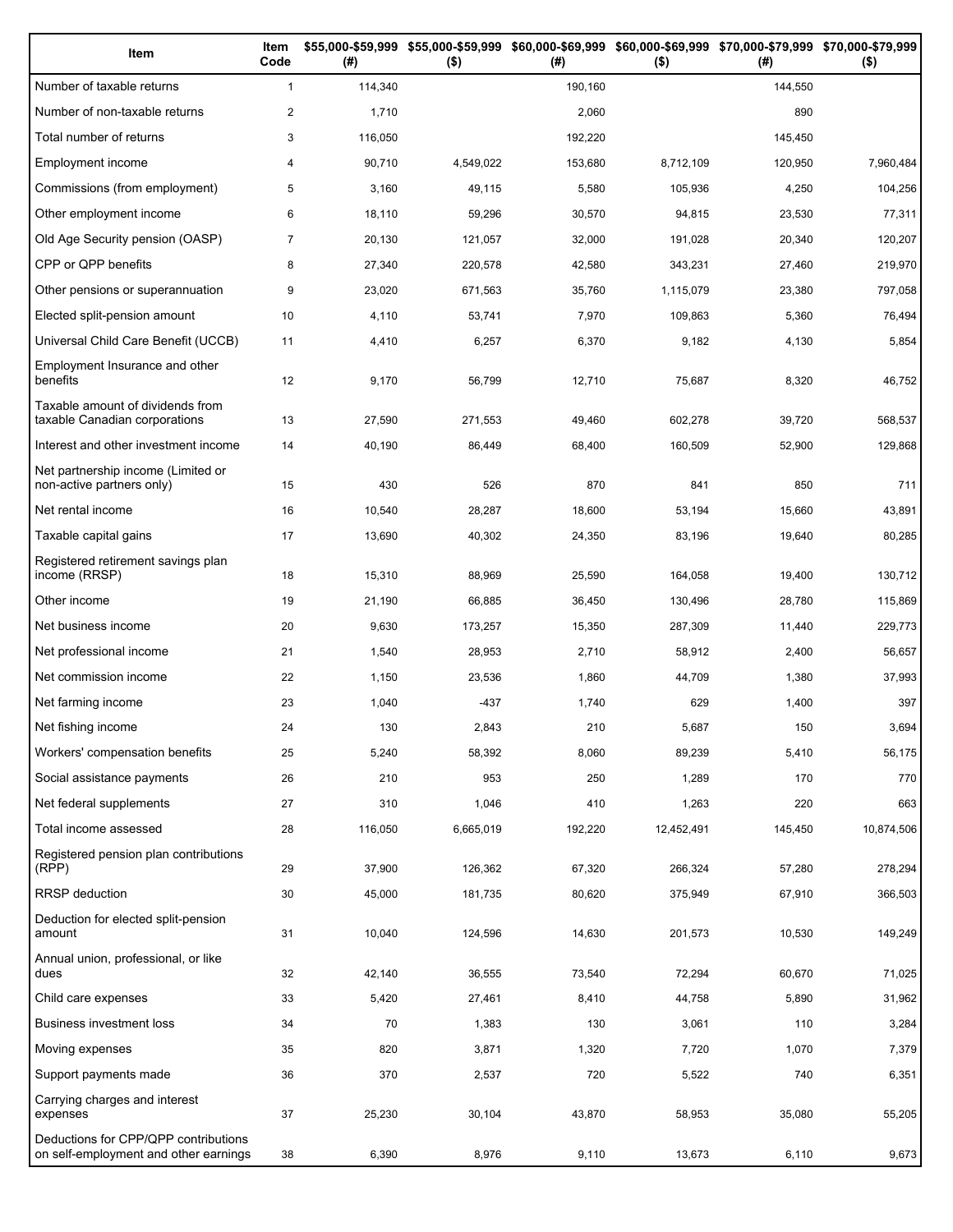| Item                                                                                              | Item<br>Code | (# )    | $($ \$)   | \$55,000-\$59,999 \$55,000-\$59,999 \$60,000-\$69,999 \$60,000-\$69,999 \$70,000-\$79,999 \$70,000-\$79,999<br>(#) | $($ \$)    | (#)     | $($ \$)   |
|---------------------------------------------------------------------------------------------------|--------------|---------|-----------|--------------------------------------------------------------------------------------------------------------------|------------|---------|-----------|
| Deductions for provincial parental<br>insurance plan (PPIP) premiums on<br>self-employment income | 39           |         |           |                                                                                                                    |            |         |           |
| Exploration and development expenses                                                              | 40           | 350     | 1,347     | 740                                                                                                                | 2,824      | 670     | 3,163     |
| Other employment expenses                                                                         | 41           | 6,400   | 26,219    | 12,000                                                                                                             | 52,375     | 10,550  | 49,409    |
| Clergy residence deduction                                                                        | 42           | 400     | 6,070     | 690                                                                                                                | 11,525     | 460     | 8,778     |
| Other deductions                                                                                  | 43           | 4,140   | 4,551     | 6,190                                                                                                              | 8,243      | 4,360   | 8,034     |
| Total deductions before adjustments                                                               | 44           | 95,810  | 581,779   | 161,930                                                                                                            | 1,124,923  | 127,600 | 1,048,373 |
| Social benefits repayment                                                                         | 45           | 940     | 291       | 5,760                                                                                                              | 5,438      | 13,970  | 12,263    |
| Net income after adjustments                                                                      | 46           | 116,040 | 6,083,470 | 192,190                                                                                                            | 11,323,249 | 145,430 | 9,814,993 |
| Canadian Forces personnel and police<br>deduction                                                 | 47           |         |           | 20                                                                                                                 | 223        | 20      | 337       |
| Security options deductions                                                                       | 48           | 150     | 375       | 310                                                                                                                | 812        | 270     | 867       |
| Other payments deductions                                                                         | 49           | 5,710   | 60,391    | 8,690                                                                                                              | 91,791     | 5,770   | 57,600    |
| Non-capital losses of other years                                                                 | 50           | 180     | 2,172     | 240                                                                                                                | 3,231      | 170     | 2,713     |
| Net capital losses of other years                                                                 | 51           | 4,140   | 7,104     | 7,480                                                                                                              | 14,397     | 6,110   | 12,529    |
| Capital gains deduction                                                                           | 52           | 190     | 2,513     | 350                                                                                                                | 6,264      | 300     | 7,084     |
| Northern residents deductions                                                                     | 53           | 1,520   | 4,270     | 3,000                                                                                                              | 8,836      | 2,720   | 8,265     |
| Additional deductions                                                                             | 54           | 910     | 2,714     | 1,440                                                                                                              | 4,109      | 960     | 3,428     |
| Farming/fishing losses of prior years                                                             | 55           | 50      | 559       | 100                                                                                                                | 987        | 70      | 705       |
| Total deductions from net income                                                                  | 56           | 12,400  | 80,269    | 20,760                                                                                                             | 130,857    | 15,750  | 93,705    |
| Taxable income assessed                                                                           | 57           | 116,000 | 6,003,380 | 192,130                                                                                                            | 11,192,613 | 145,390 | 9,721,477 |
| Basic personal amount                                                                             | 58           | 116,050 | 1,254,969 | 192,210                                                                                                            | 2,078,620  | 145,440 | 1,572,855 |
| Age amount                                                                                        | 59           | 20,180  | 83,282    | 32,090                                                                                                             | 97,899     | 20,360  | 39,093    |
| Spouse or common-law partner<br>amount                                                            | 60           | 9,810   | 71,246    | 17,530                                                                                                             | 127,382    | 14,860  | 110,992   |
| Amount for eligible dependant                                                                     | 61           | 3,540   | 35,730    | 5,340                                                                                                              | 53,599     | 3,990   | 40,225    |
| Amount for children 17 and under                                                                  | 62           | 19,600  | 72,410    | 35,500                                                                                                             | 133,327    | 30,290  | 116,092   |
| Amount for infirm dependants age 18<br>or older                                                   | 63           | 110     | 431       | 200                                                                                                                | 804        | 170     | 724       |
| CPP or QPP contributions through<br>employment                                                    | 64           | 86,990  | 186,393   | 147,110                                                                                                            | 320,793    | 116,520 | 256,989   |
| CPP or QPP contributions on<br>self-employment and other earnings                                 | 65           | 6,390   | 8,976     | 9,110                                                                                                              | 13,673     | 6,110   | 9,673     |
| Employment Insurance premiums                                                                     | 66           | 83,860  | 66,054    | 140,380                                                                                                            | 112,149    | 110,320 | 89,236    |
| PPIP premiums paid                                                                                | 67           |         |           |                                                                                                                    |            |         |           |
| PPIP premiums payable on<br>employment income                                                     | 68           |         |           |                                                                                                                    |            |         |           |
| PPIP premiums payable on<br>self-employment income                                                | 69           |         |           |                                                                                                                    |            |         |           |
| Volunteer firefighters' amount                                                                    | 70           | 270     | 795       | 540                                                                                                                | 1,617      | 400     | 1,188     |
| Canada employment amount                                                                          | 71           | 98,510  | 103,792   | 165,070                                                                                                            | 174,846    | 127,950 | 136,551   |
| Public transit amount                                                                             | 72           | 9,630   | 8,197     | 15,670                                                                                                             | 13,612     | 11,370  | 9,782     |
| Children's fitness amount                                                                         | 73           | 10,310  | 5,362     | 19,730                                                                                                             | 10,665     | 18,020  | 10,292    |
| Children's arts amount                                                                            | 74           | 4,220   | 2,096     | 8,330                                                                                                              | 4,272      | 7,930   | 4,198     |
| Home buyers' amount                                                                               | 75           | 1,240   | 5,717     | 2,210                                                                                                              | 10,176     | 1,640   | 7,666     |
| Pension income amount                                                                             | 76           | 25,230  | 49,781    | 39,450                                                                                                             | 77,673     | 26,090  | 51,305    |
| Caregiver amount                                                                                  | 77           | 2,190   | 12,380    | 3,580                                                                                                              | 20,395     | 2,590   | 14,502    |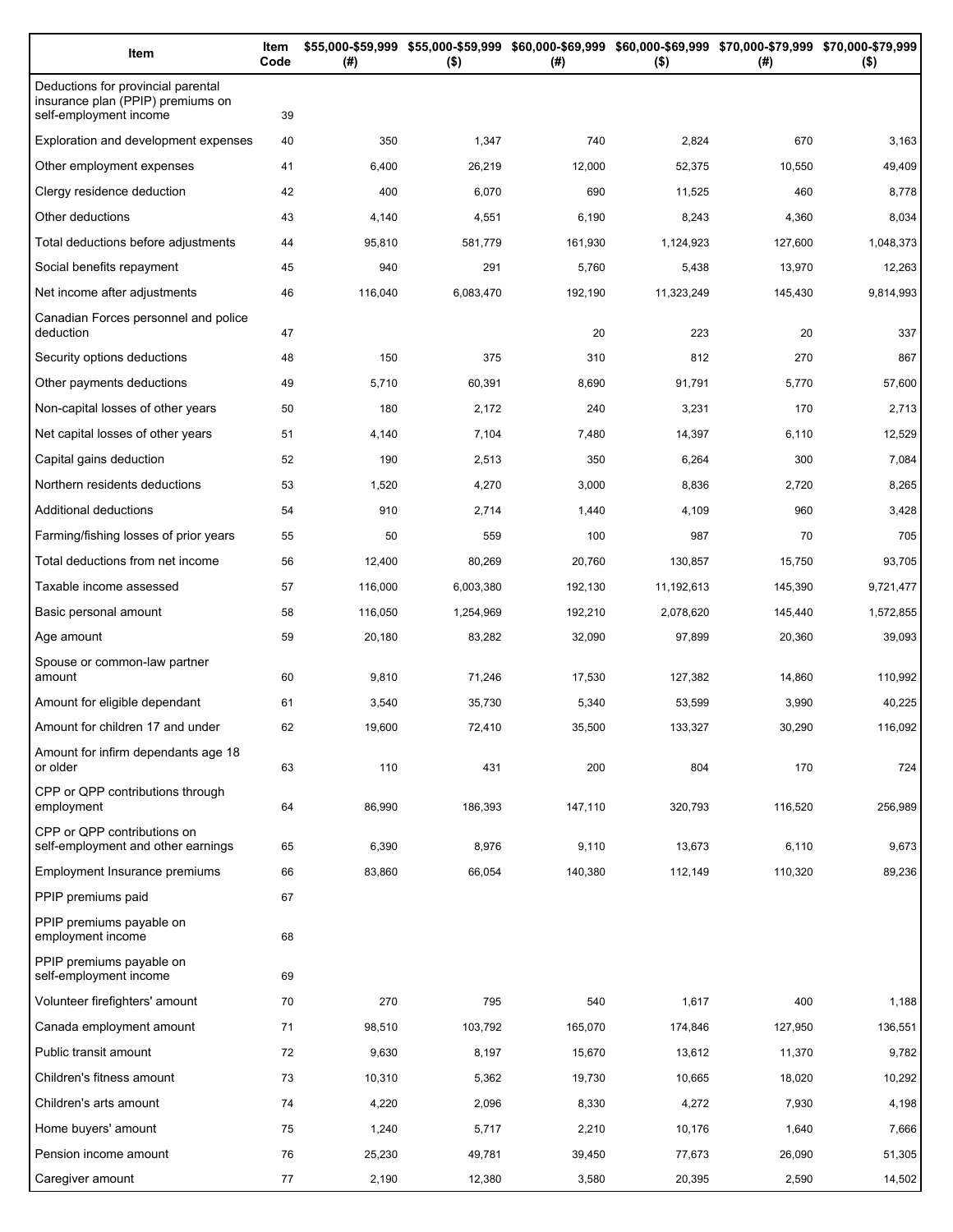| Item                                                                 | Item<br>Code | (#)     | \$55,000-\$59,999 \$55,000-\$59,999 \$60,000-\$69,999 \$60,000-\$69,999 \$70,000-\$79,999 \$70,000-\$79,999<br>$($ \$) | (#)     | $($ \$)   | (#)     | $($ \$)   |
|----------------------------------------------------------------------|--------------|---------|------------------------------------------------------------------------------------------------------------------------|---------|-----------|---------|-----------|
| Disability amount                                                    | 78           | 2,510   | 18,924                                                                                                                 | 3,490   | 26,336    | 2,090   | 15,827    |
| Disability amount transferred from a<br>dependant                    | 79           | 1,480   | 14,411                                                                                                                 | 2,650   | 26,122    | 2,240   | 22,039    |
| Interest paid on student loans                                       | 80           | 4.590   | 2,988                                                                                                                  | 7,510   | 5,135     | 5,020   | 3,256     |
| Tuition, education, and textbook<br>amounts                          | 81           | 7,760   | 52,978                                                                                                                 | 11,960  | 72,284    | 7,830   | 41,420    |
| Tuition, education, and textbook<br>amounts transferred from a child | 82           | 3,960   | 18,925                                                                                                                 | 7,340   | 35,657    | 6,810   | 33,278    |
| Amounts transferred from spouse or<br>common-law partner             | 83           | 3,280   | 15,242                                                                                                                 | 5,210   | 24,581    | 3,910   | 17,622    |
| Medical expenses                                                     | 84           | 14,290  | 55,698                                                                                                                 | 20,600  | 87,164    | 12,770  | 57,975    |
| Total tax credits on personal amounts                                | 85           | 116,050 | 322,031                                                                                                                | 192,220 | 529,368   | 145,450 | 399,448   |
| Allowable charitable donations and<br>government gifts               | 86           | 40,160  | 53,010                                                                                                                 | 69,930  | 102,287   | 57,000  | 91,550    |
| Eligible cultural and ecological gifts                               | 87           | 60      | 186                                                                                                                    | 70      | 188       | 80      | 229       |
| Total tax credit on donations and gifts                              | 88           | 40,050  | 14,552                                                                                                                 | 69,790  | 28.208    | 56.900  | 25,317    |
| Total federal non-refundable tax credits                             | 89           | 116,050 | 336,583                                                                                                                | 192,220 | 557,576   | 145,450 | 424,765   |
| Federal dividend tax credit                                          | 90           | 27,560  | 36,593                                                                                                                 | 49,610  | 81,739    | 39,890  | 77,672    |
| Overseas employment tax credit                                       | 91           |         |                                                                                                                        | 30      | 168       | 30      | 201       |
| Minimum tax carryover                                                | 92           | 250     | 557                                                                                                                    | 610     | 1,380     | 580     | 1,288     |
| Basic federal tax                                                    | 93           | 113,090 | 606,339                                                                                                                | 188,840 | 1,252,687 | 143,940 | 1,202,192 |
| Federal Foreign Tax Credit                                           | 94           | 9.800   | 2,711                                                                                                                  | 17,830  | 6,282     | 14,750  | 6,636     |
| Federal Political contribution tax credit                            | 95           | 1,450   | 216                                                                                                                    | 2,520   | 395       | 2,120   | 342       |
| <b>Investment Tax Credit</b>                                         | 96           | 160     | 170                                                                                                                    | 300     | 309       | 290     | 311       |
| Labour-sponsored funds tax credit                                    | 97           | 70      | 43                                                                                                                     | 150     | 93        | 170     | 105       |
| Alternative minimum tax payable                                      | 98           | 20      | 33                                                                                                                     | 80      | 74        | 260     | 184       |
| Net federal tax                                                      | 99           | 112,820 | 603,201                                                                                                                | 188,350 | 1,245,625 | 143,620 | 1,194,822 |
| CPP contributions on self-employment                                 | 100          | 6,390   | 17,952                                                                                                                 | 9,110   | 27,346    | 6,110   | 19,345    |
| Social Benefits repayment                                            | 101          | 940     | 291                                                                                                                    | 5,760   | 5,438     | 13,970  | 12,263    |
| <b>Net Provincial Tax</b>                                            | 102          | 113,230 | 231,448                                                                                                                | 188,350 | 470,049   | 142,970 | 444,431   |
| Total tax payable                                                    | 103          | 114,340 | 852,914                                                                                                                | 190,160 | 1,748,491 | 144,550 | 1,670,885 |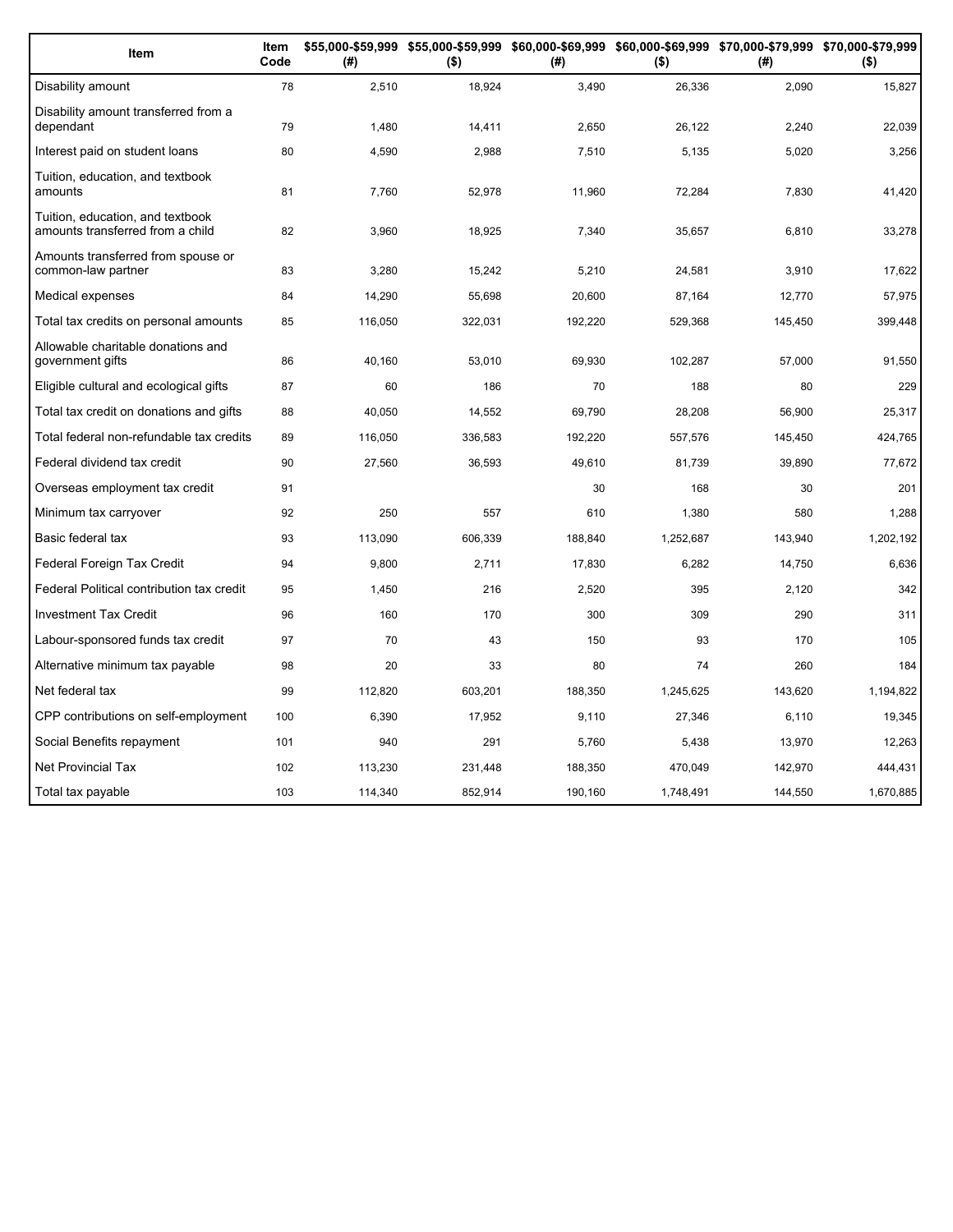| Item                                                              | Item<br>Code   | (# )    | $($ \$)   | (#)    | $($ \$)   | \$80,000-\$89,999 \$80,000-\$89,999 \$90,000-\$99,999 \$90,000-\$99,999 \$100,000-\$149,999 \$100,000-\$149,999<br>(# ) | $($ \$)    |
|-------------------------------------------------------------------|----------------|---------|-----------|--------|-----------|-------------------------------------------------------------------------------------------------------------------------|------------|
| Number of taxable returns                                         | $\mathbf{1}$   | 110,890 |           | 74,890 |           | 156,470                                                                                                                 |            |
| Number of non-taxable returns                                     | $\mathbf{2}$   | 520     |           | 280    |           | 600                                                                                                                     |            |
| Total number of returns                                           | 3              | 111,420 |           | 75,170 |           | 157,060                                                                                                                 |            |
| Employment income                                                 | 4              | 95,640  | 7,161,003 | 64,850 | 5,368,149 | 133,760                                                                                                                 | 13,361,066 |
| Commissions (from employment)                                     | 5              | 3,280   | 98,514    | 2,470  | 90,653    | 6,820                                                                                                                   | 355,604    |
| Other employment income                                           | 6              | 17,700  | 62,201    | 12,520 | 48,520    | 28,110                                                                                                                  | 152,952    |
| Old Age Security pension (OASP)                                   | $\overline{7}$ | 12,940  | 75,357    | 8,670  | 49,446    | 18,440                                                                                                                  | 100,307    |
| CPP or QPP benefits                                               | 8              | 17,750  | 142,012   | 11,750 | 94,321    | 24,030                                                                                                                  | 194,283    |
| Other pensions or superannuation                                  | 9              | 14,910  | 542,885   | 9,850  | 375,766   | 21,040                                                                                                                  | 885,452    |
| Elected split-pension amount                                      | 10             | 3,490   | 46,576    | 1,880  | 22,752    | 3,290                                                                                                                   | 39,404     |
| Universal Child Care Benefit<br>(UCCB)                            | 11             | 2,680   | 3,926     | 1,520  | 2,269     | 2,720                                                                                                                   | 4,056      |
| Employment Insurance and other<br>benefits                        | 12             | 5,360   | 29,239    | 3,310  | 17,388    | 4,880                                                                                                                   | 24,440     |
| Taxable amount of dividends from<br>taxable Canadian corporations | 13             | 31,610  | 518,937   | 23,320 | 426,243   | 58,870                                                                                                                  | 1,600,768  |
| Interest and other investment<br>income                           | 14             | 41,540  | 109,168   | 28,930 | 85,919    | 67,220                                                                                                                  | 252,612    |
| Net partnership income (Limited<br>or non-active partners only)   | 15             | 750     | 809       | 630    | 1,724     | 2,020                                                                                                                   | 4,938      |
| Net rental income                                                 | 16             | 12,880  | 37,871    | 9,560  | 32,924    | 22,910                                                                                                                  | 98,344     |
| Taxable capital gains                                             | 17             | 15,410  | 77,250    | 11,580 | 70,884    | 28,710                                                                                                                  | 280,663    |
| Registered retirement savings<br>plan income (RRSP)               | 18             | 14,640  | 105,083   | 10,120 | 81,575    | 20,150                                                                                                                  | 214,845    |
| Other income                                                      | 19             | 22,730  | 101,587   | 16,600 | 88,987    | 39,670                                                                                                                  | 313,632    |
| Net business income                                               | 20             | 8,610   | 182,196   | 5,990  | 142,333   | 12,470                                                                                                                  | 378,629    |
| Net professional income                                           | 21             | 2,000   | 54,109    | 1,610  | 51,953    | 4,510                                                                                                                   | 221,943    |
| Net commission income                                             | 22             | 1,040   | 35,382    | 760    | 30,017    | 1,710                                                                                                                   | 95,352     |
| Net farming income                                                | 23             | 1,090   | 996       | 790    | 1,019     | 1,970                                                                                                                   | 3,394      |
| Net fishing income                                                | 24             | 100     | 3,950     | 50     | 2,306     | 130                                                                                                                     | 6,606      |
| Workers' compensation benefits                                    | 25             | 3,680   | 39,364    | 2,370  | 26,529    | 3,640                                                                                                                   | 48,013     |
| Social assistance payments                                        | 26             | 110     | 536       | 60     | 299       | 120                                                                                                                     | 648        |
| Net federal supplements                                           | 27             | 140     | 421       | 100    | 310       | 180                                                                                                                     | 521        |
| Total income assessed                                             | 28             | 111,420 | 9,437,014 | 75,170 | 7,117,731 | 157,060                                                                                                                 | 18,657,129 |
| Registered pension plan<br>contributions (RPP)                    | 29             | 48,450  | 280,594   | 29,750 | 170,024   | 53,100                                                                                                                  | 331,494    |
| <b>RRSP</b> deduction                                             | 30             | 57,470  | 355,509   | 41,390 | 307,231   | 93,970                                                                                                                  | 968,918    |
| Deduction for elected<br>split-pension amount                     | 31             | 7,140   | 107,312   | 4,960  | 81,371    | 10,850                                                                                                                  | 213,363    |
| Annual union, professional, or like<br>dues                       | 32             | 49,610  | 66,610    | 30,030 | 38,789    | 51,450                                                                                                                  | 66,538     |
| Child care expenses                                               | 33             | 4,200   | 23,747    | 2,470  | 13,903    | 4,800                                                                                                                   | 28,430     |
| Business investment loss                                          | 34             | 90      | 1,864     | 90     | 2,996     | 220                                                                                                                     | 5,606      |
| Moving expenses                                                   | 35             | 810     | 6,271     | 610    | 5,251     | 1,290                                                                                                                   | 15,052     |
| Support payments made                                             | 36             | 730     | 7,210     | 540    | 5,853     | 1,820                                                                                                                   | 29,230     |
| Carrying charges and interest<br>expenses                         | 37             | 28,470  | 49,666    | 20,780 | 40,242    | 50,900                                                                                                                  | 122,437    |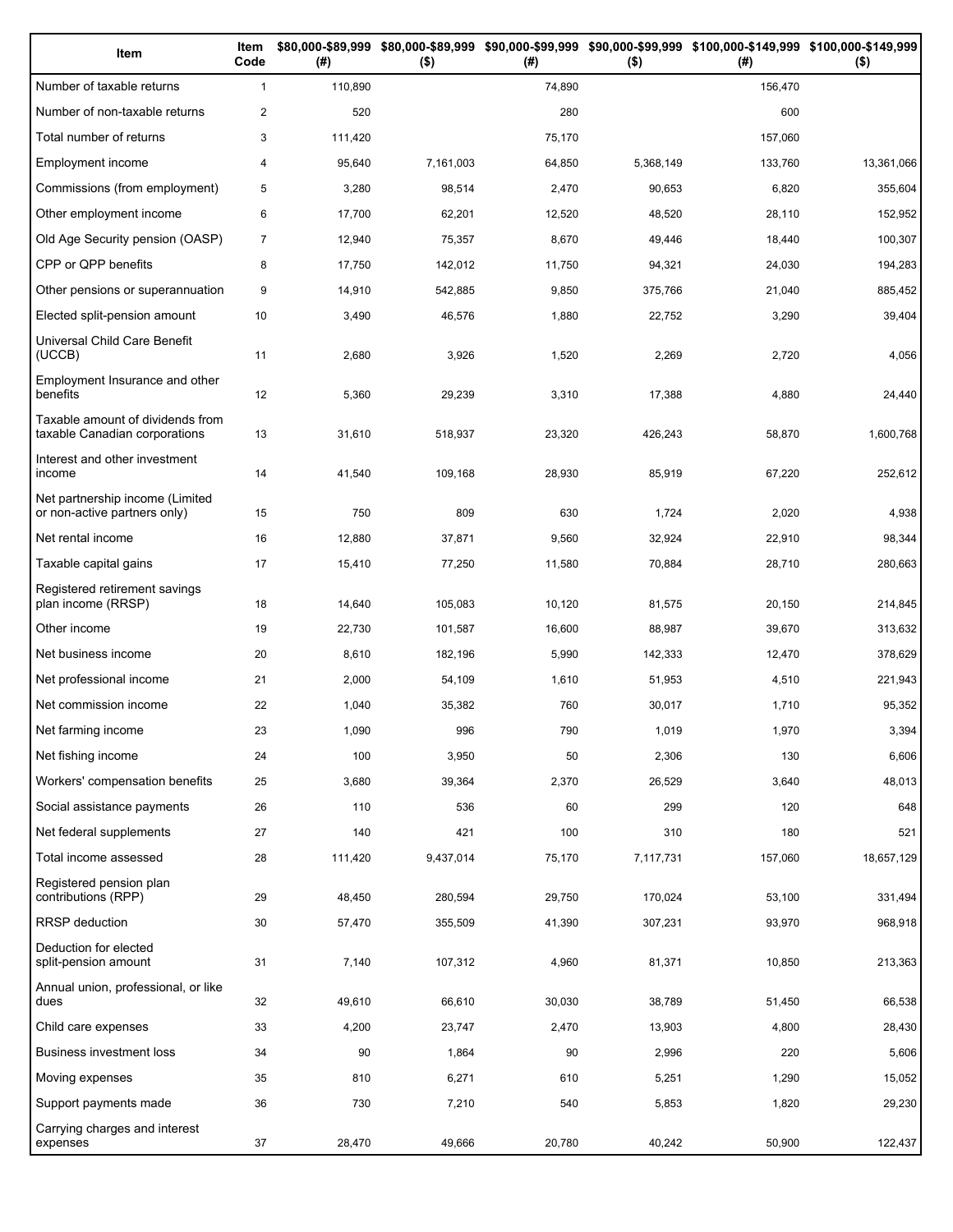| Item                                                                                              | Item<br>Code | (#)     | $($ \$)   | (#)    | $($ \$)   | \$80,000-\$89,999 \$80,000-\$89,999 \$90,000-\$99,999 \$90,000-\$99,999 \$100,000-\$149,999 \$100,000-\$149,999<br>(#) | $($ \$)    |
|---------------------------------------------------------------------------------------------------|--------------|---------|-----------|--------|-----------|------------------------------------------------------------------------------------------------------------------------|------------|
| Deductions for CPP/QPP<br>contributions on self-employment<br>and other earnings                  | 38           | 4,320   | 7,111     | 3,080  | 5,218     | 7,250                                                                                                                  | 12,998     |
| Deductions for provincial parental<br>insurance plan (PPIP) premiums<br>on self-employment income | 39           |         |           |        |           |                                                                                                                        |            |
| <b>Exploration and development</b><br>expenses                                                    | 40           | 610     | 3,326     | 500    | 3,121     | 1,800                                                                                                                  | 15,870     |
| Other employment expenses                                                                         | 41           | 9,060   | 42,661    | 7,120  | 36,786    | 17,910                                                                                                                 | 112,642    |
| Clergy residence deduction                                                                        | 42           | 240     | 5,056     | 130    | 2,770     | 180                                                                                                                    | 4,148      |
| Other deductions                                                                                  | 43           | 3,310   | 7,880     | 2,230  | 7,154     | 4,970                                                                                                                  | 26,918     |
| Total deductions before<br>adjustments                                                            | 44           | 100,370 | 964,921   | 68,250 | 720,795   | 143,270                                                                                                                | 1,953,716  |
| Social benefits repayment                                                                         | 45           | 11,220  | 18,439    | 8,370  | 19,570    | 17,940                                                                                                                 | 73,022     |
| Net income after adjustments                                                                      | 46           | 111,410 | 8,454,218 | 75,160 | 6,378,242 | 157,040                                                                                                                | 16,631,468 |
| Canadian Forces personnel and<br>police deduction                                                 | 47           | 30      | 1,030     | 10     | 391       | 40                                                                                                                     | 1,345      |
| Security options deductions                                                                       | 48           | 270     | 1,118     | 270    | 1,174     | 1,330                                                                                                                  | 8,604      |
| Other payments deductions                                                                         | 49           | 3,900   | 40,302    | 2,510  | 27,100    | 3,850                                                                                                                  | 48,971     |
| Non-capital losses of other years                                                                 | 50           | 130     | 2,649     | 110    | 2,479     | 170                                                                                                                    | 4,390      |
| Net capital losses of other years                                                                 | 51           | 4,800   | 11,358    | 3,660  | 9,851     | 9,340                                                                                                                  | 33,883     |
| Capital gains deduction                                                                           | 52           | 270     | 7,236     | 230    | 6,889     | 850                                                                                                                    | 40,031     |
| Northern residents deductions                                                                     | 53           | 2,480   | 7,965     | 2,060  | 6,797     | 5,320                                                                                                                  | 19,531     |
| Additional deductions                                                                             | 54           | 680     | 3,225     | 470    | 2,695     | 1,060                                                                                                                  | 9,656      |
| Farming/fishing losses of prior<br>years                                                          | 55           | 50      | 584       | 40     | 329       | 140                                                                                                                    | 1,664      |
| Total deductions from net income                                                                  | 56           | 12,170  | 75,607    | 8,940  | 57,908    | 21,120                                                                                                                 | 168,702    |
| Taxable income assessed                                                                           | 57           | 111,390 | 8,378,784 | 75,150 | 6,320,349 | 156,990                                                                                                                | 16,463,161 |
| Basic personal amount                                                                             | 58           | 111,410 | 1,204,874 | 75,170 | 812,846   | 157,060                                                                                                                | 1,698,300  |
| Age amount                                                                                        | 59           | 7,590   | 13,264    | 3,170  | 5,122     | 2,750                                                                                                                  | 4,418      |
| Spouse or common-law partner<br>amount                                                            | 60           | 12,540  | 93,919    | 9,360  | 71,748    | 22,100                                                                                                                 | 173,406    |
| Amount for eligible dependant                                                                     | 61           | 3,010   | 30,253    | 1,790  | 18,044    | 3,220                                                                                                                  | 32,271     |
| Amount for children 17 and under                                                                  | 62           | 25,930  | 100,141   | 18,610 | 72,426    | 42,350                                                                                                                 | 167,047    |
| Amount for infirm dependants age<br>18 or older                                                   | 63           | 130     | 550       | 100    | 402       | 200                                                                                                                    | 921        |
| CPP or QPP contributions<br>through employment                                                    | 64           | 92,550  | 205,737   | 62,700 | 139,672   | 128,750                                                                                                                | 287,263    |
| CPP or QPP contributions on<br>self-employment and other                                          |              |         |           |        |           |                                                                                                                        |            |
| earnings                                                                                          | 65           | 4,320   | 7,111     | 3,080  | 5,218     | 7,250                                                                                                                  | 12,998     |
| Employment Insurance premiums<br>PPIP premiums paid                                               | 66<br>67     | 87,410  | 71,309    | 58,430 | 47,835    | 114,780                                                                                                                | 94,106     |
| PPIP premiums payable on                                                                          |              |         |           |        |           |                                                                                                                        |            |
| employment income                                                                                 | 68           |         |           |        |           |                                                                                                                        |            |
| PPIP premiums payable on<br>self-employment income                                                | 69           |         |           |        |           |                                                                                                                        |            |
| Volunteer firefighters' amount                                                                    | 70           | 320     | 972       | 220    | 672       | 350                                                                                                                    | 1,059      |
| Canada employment amount                                                                          | 71           | 99,890  | 107,307   | 67,510 | 72,645    | 139,240                                                                                                                | 149,703    |
| Public transit amount                                                                             | 72           | 8,620   | 7,312     | 5,690  | 4,963     | 10,960                                                                                                                 | 9,581      |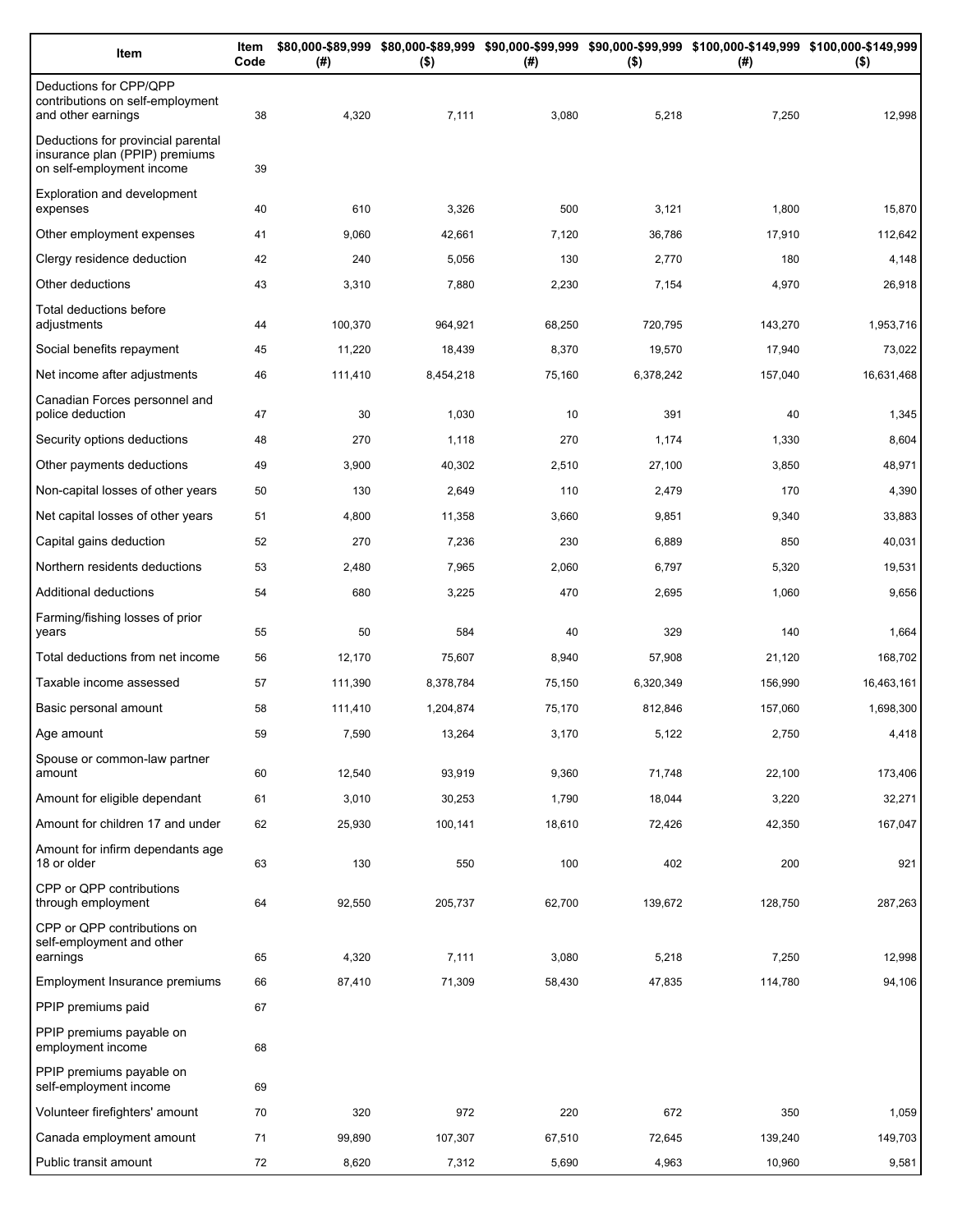| Item                                                                 | Item<br>Code | (# )    | $($ \$)   | (#)    | $($ \$)   | \$80,000-\$89,999 \$80,000-\$89,999 \$90,000-\$99,999 \$90,000-\$99,999 \$100,000-\$149,999 \$100,000-\$149,999<br>(#) | $($ \$)   |
|----------------------------------------------------------------------|--------------|---------|-----------|--------|-----------|------------------------------------------------------------------------------------------------------------------------|-----------|
| Children's fitness amount                                            | 73           | 16,280  | 9,698     | 11,790 | 7,091     | 28,170                                                                                                                 | 18,121    |
| Children's arts amount                                               | 74           | 7,450   | 4,109     | 5,440  | 3,040     | 13,600                                                                                                                 | 7,979     |
| Home buyers' amount                                                  | 75           | 1,140   | 5,432     | 780    | 3,691     | 1,340                                                                                                                  | 6,388     |
| Pension income amount                                                | 76           | 16,980  | 33,273    | 11,140 | 21,785    | 23,300                                                                                                                 | 45,429    |
| Caregiver amount                                                     | 77           | 2,010   | 11,419    | 1,360  | 8,077     | 2,760                                                                                                                  | 16,114    |
| Disability amount                                                    | 78           | 1,260   | 9,533     | 840    | 6,304     | 1,670                                                                                                                  | 12,576    |
| Disability amount transferred from<br>a dependant                    | 79           | 1,820   | 18,493    | 1,280  | 12,911    | 2,650                                                                                                                  | 27,290    |
| Interest paid on student loans                                       | 80           | 2,910   | 1,775     | 1,760  | 1,123     | 2,580                                                                                                                  | 1,529     |
| Tuition, education, and textbook<br>amounts                          | 81           | 5,420   | 29,469    | 3,380  | 17,725    | 5,580                                                                                                                  | 31,064    |
| Tuition, education, and textbook<br>amounts transferred from a child | 82           | 6,480   | 32,214    | 4,550  | 22,925    | 11,590                                                                                                                 | 59,494    |
| Amounts transferred from spouse<br>or common-law partner             | 83           | 3,120   | 13,836    | 2,150  | 9,223     | 4,370                                                                                                                  | 18,333    |
| Medical expenses                                                     | 84           | 8,690   | 43,311    | 5,710  | 30,362    | 13,100                                                                                                                 | 75,456    |
| Total tax credits on personal<br>amounts                             | 85           | 111,420 | 308,328   | 75,170 | 209,396   | 157,060                                                                                                                | 442,700   |
| Allowable charitable donations<br>and government gifts               | 86           | 46,540  | 75,994    | 33,090 | 59,408    | 75,300                                                                                                                 | 162,221   |
| Eligible cultural and ecological<br>gifts                            | 87           | 40      | 219       | 30     | 128       | 60                                                                                                                     | 477       |
| Total tax credit on donations and<br>gifts                           | 88           | 46,480  | 21,060    | 33,040 | 16,521    | 75,220                                                                                                                 | 45,436    |
| Total federal non-refundable tax<br>credits                          | 89           | 111,420 | 329,388   | 75,170 | 225,918   | 157,060                                                                                                                | 488,136   |
| Federal dividend tax credit                                          | 90           | 31,750  | 70,918    | 23,450 | 58,291    | 58,980                                                                                                                 | 218,566   |
| Overseas employment tax credit                                       | 91           | 40      | 271       | 50     | 352       | 210                                                                                                                    | 2,089     |
| Minimum tax carryover                                                | 92           | 520     | 927       | 450    | 967       | 1,430                                                                                                                  | 2,862     |
| Basic federal tax                                                    | 93           | 110,600 | 1,110,484 | 74,680 | 889,535   | 156,320                                                                                                                | 2,574,716 |
| Federal Foreign Tax Credit                                           | 94           | 11,770  | 6,571     | 8,880  | 6,200     | 22,570                                                                                                                 | 24,780    |
| Federal Political contribution tax<br>credit                         | 95           | 1,700   | 279       | 1,180  | 213       | 3,000                                                                                                                  | 556       |
| Investment Tax Credit                                                | 96           | 290     | 330       | 240    | 301       | 860                                                                                                                    | 1,178     |
| Labour-sponsored funds tax credit                                    | 97           | 160     | 104       | 130    | 90        | 250                                                                                                                    | 161       |
| Alternative minimum tax payable                                      | 98           | 490     | 261       | 470    | 426       | 1,840                                                                                                                  | 2,727     |
| Net federal tax                                                      | 99           | 110,350 | 1,103,191 | 74,510 | 882,754   | 155,810                                                                                                                | 2,548,172 |
| CPP contributions on<br>self-employment                              | 100          | 4,320   | 14,223    | 3,080  | 10,435    | 7,250                                                                                                                  | 25,996    |
| Social Benefits repayment                                            | 101          | 11,220  | 18,439    | 8,370  | 19,570    | 17,940                                                                                                                 | 73,022    |
| Net Provincial Tax                                                   | 102          | 109,740 | 417,210   | 74,150 | 346,055   | 155,090                                                                                                                | 1,093,611 |
| Total tax payable                                                    | 103          | 110,890 | 1,553,069 | 74,890 | 1,258,821 | 156,470                                                                                                                | 3,740,816 |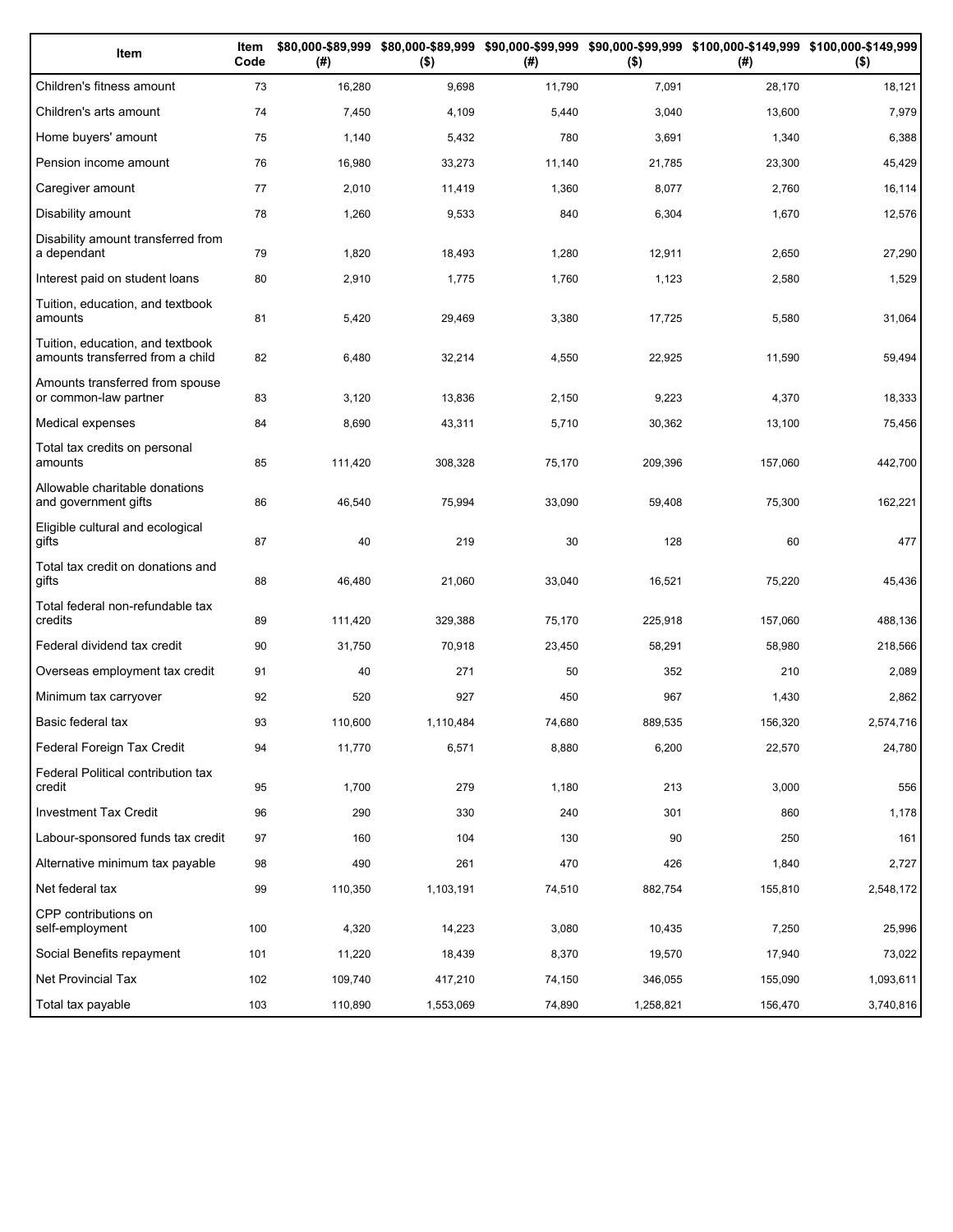| Item                                                                                           | Item<br>Code   | \$150,000-\$249,999 \$150,000-\$249,999<br>(#) | $($ \$)    | \$250,000<br>and<br>over (#) | \$250,000<br>and over<br>$($ \$) |
|------------------------------------------------------------------------------------------------|----------------|------------------------------------------------|------------|------------------------------|----------------------------------|
| Number of taxable returns                                                                      | 1              | 55,930                                         |            | 25,870                       |                                  |
| Number of non-taxable returns                                                                  | 2              | 260                                            |            | 100                          |                                  |
| Total number of returns                                                                        | 3              | 56,190                                         |            | 25,970                       |                                  |
| Employment income                                                                              | 4              | 45,170                                         | 6,258,001  | 19,380                       | 6,090,379                        |
| Commissions (from employment)                                                                  | 5              | 3,530                                          | 339,138    | 1,820                        | 543,489                          |
| Other employment income                                                                        | 6              | 10,530                                         | 130,089    | 4,510                        | 233,069                          |
| Old Age Security pension (OASP)                                                                | $\overline{7}$ | 9,030                                          | 44,739     | 6,140                        | 27,626                           |
| CPP or QPP benefits                                                                            | 8              | 10,330                                         | 85,006     | 6,510                        | 55,390                           |
| Other pensions or superannuation                                                               | 9              | 8,640                                          | 423,032    | 4,630                        | 336,882                          |
| Elected split-pension amount                                                                   | 10             | 1,110                                          | 10,564     | 470                          | 3,491                            |
| Universal Child Care Benefit (UCCB)                                                            | 11             | 810                                            | 1,303      | 210                          | 329                              |
| Employment Insurance and other benefits                                                        | 12             | 660                                            | 3,267      | 100                          | 595                              |
| Taxable amount of dividends from taxable Canadian corporations                                 | 13             | 29,220                                         | 1,423,591  | 18,110                       | 3,364,341                        |
| Interest and other investment income                                                           | 14             | 30,700                                         | 198,439    | 18,860                       | 401,700                          |
| Net partnership income (Limited or non-active partners only)                                   | 15             | 1,720                                          | 5,636      | 2,110                        | 19,505                           |
| Net rental income                                                                              | 16             | 10,360                                         | 78,520     | 5,760                        | 160,908                          |
| Taxable capital gains                                                                          | 17             | 15,390                                         | 349,881    | 10,890                       | 1,331,183                        |
| Registered retirement savings plan income (RRSP)                                               | 18             | 5,940                                          | 128,865    | 2,030                        | 180,440                          |
| Other income                                                                                   | 19             | 18,830                                         | 277,395    | 11,590                       | 551,884                          |
| Net business income                                                                            | 20             | 4,630                                          | 211,334    | 2,150                        | 252,259                          |
| Net professional income                                                                        | 21             | 3,100                                          | 298,368    | 2,230                        | 564,892                          |
| Net commission income                                                                          | 22             | 760                                            | 66,144     | 270                          | 38,729                           |
| Net farming income                                                                             | 23             | 910                                            | 2,087      | 600                          | 5,307                            |
| Net fishing income                                                                             | 24             | 20                                             | 1,875      | 20                           | 3,867                            |
| Workers' compensation benefits                                                                 | 25             | 770                                            | 16,320     | 190                          | 6,265                            |
| Social assistance payments                                                                     | 26             |                                                |            |                              |                                  |
| Net federal supplements                                                                        | 27             | 100                                            | 316        | 70                           | 250                              |
| Total income assessed                                                                          | 28             | 56,190                                         | 10,364,448 | 25,970                       | 14,178,949                       |
| Registered pension plan contributions (RPP)                                                    | 29             | 12,950                                         | 95,780     | 3,350                        | 32,225                           |
| RRSP deduction                                                                                 | 30             | 35,010                                         | 570,882    | 15,030                       | 330,454                          |
| Deduction for elected split-pension amount                                                     | 31             | 3,980                                          | 80,923     | 1,770                        | 36,373                           |
| Annual union, professional, or like dues                                                       | 32             | 11,810                                         | 14,863     | 2,940                        | 3,272                            |
| Child care expenses                                                                            | 33             | 1,560                                          | 10,374     | 460                          | 3,277                            |
| Business investment loss                                                                       | 34             | 130                                            | 5,860      | 60                           | 3,339                            |
| Moving expenses                                                                                | 35             | 440                                            | 7,711      | 140                          | 3,132                            |
| Support payments made                                                                          | 36             | 980                                            | 27,911     | 710                          | 41,816                           |
| Carrying charges and interest expenses                                                         | 37             | 25,090                                         | 99,268     | 15,650                       | 186,270                          |
| Deductions for CPP/QPP contributions on self-employment and other earnings                     | 38             | 3,670                                          | 6,893      | 2,060                        | 4,098                            |
| Deductions for provincial parental insurance plan (PPIP) premiums on<br>self-employment income | 39             |                                                |            |                              |                                  |
| Exploration and development expenses                                                           | 40             | 1,620                                          | 18,958     | 2,080                        | 81,648                           |
| Other employment expenses                                                                      | 41             | 7,660                                          | 68,904     | 3,550                        | 72,097                           |
| Clergy residence deduction                                                                     | 42             | 30                                             | 784        |                              |                                  |
| Other deductions                                                                               | 43             | 2,380                                          | 40,406     | 1,900                        | 100,913                          |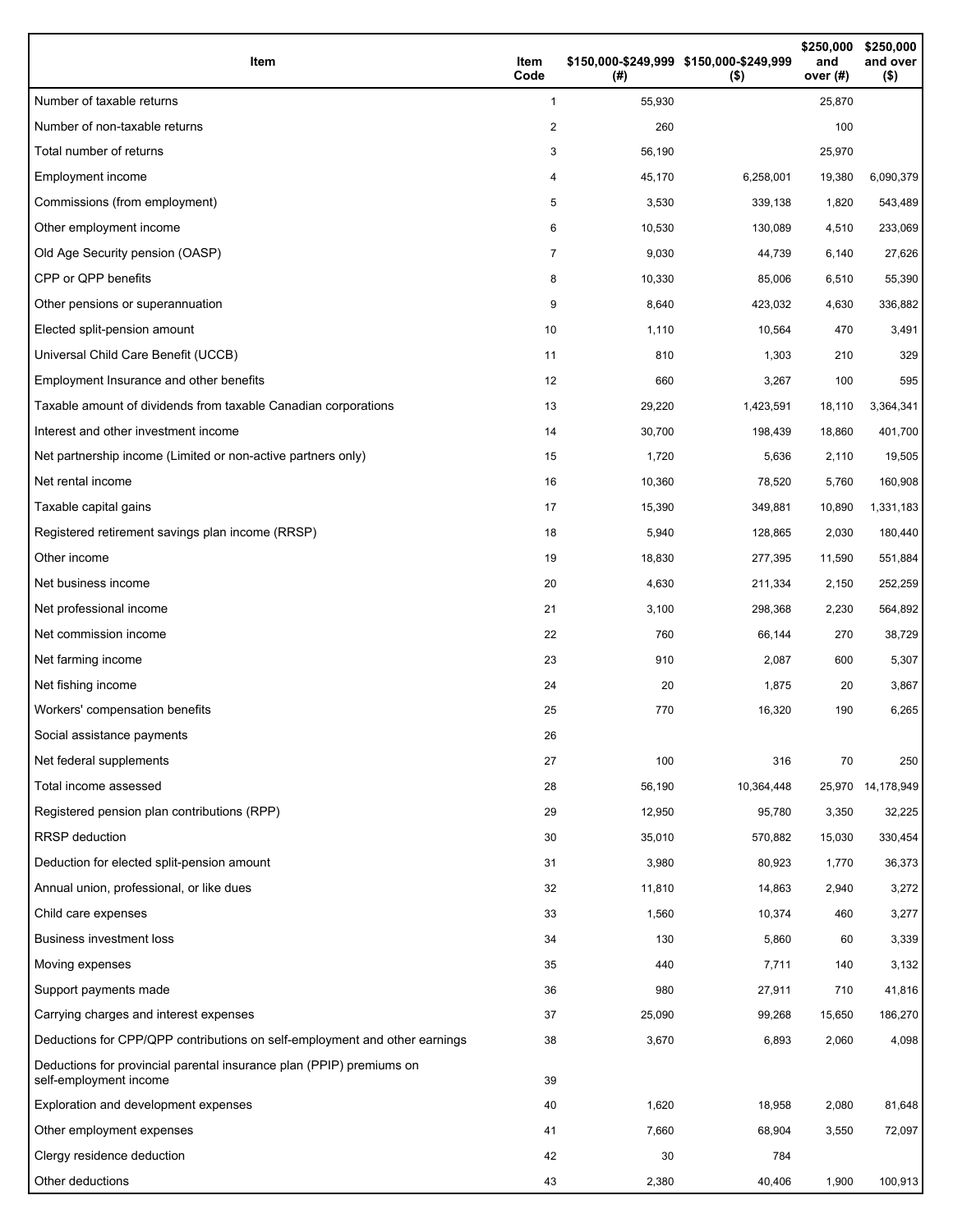| Item                                                              | <b>Item Code</b> | (#)    | \$150,000-\$249,999 \$150,000-\$249,999<br>$($ \$) | \$250,000<br>and<br>over (#) | \$250,000<br>and over<br>$($ \$) |
|-------------------------------------------------------------------|------------------|--------|----------------------------------------------------|------------------------------|----------------------------------|
| Total deductions before adjustments                               | 44               | 51,410 | 1,049,661                                          | 23,560                       | 899,091                          |
| Social benefits repayment                                         | 45               | 7,480  | 43,197                                             | 4,570                        | 27,073                           |
| Net income after adjustments                                      | 46               | 56,180 | 9,273,365                                          | 25,960                       | 13,255,069                       |
| Canadian Forces personnel and police deduction                    | 47               | 10     | 823                                                |                              |                                  |
| Security options deductions                                       | 48               | 1,140  | 16,604                                             | 1,350                        | 242,466                          |
| Other payments deductions                                         | 49               | 820    | 16,568                                             | 200                          | 6,321                            |
| Non-capital losses of other years                                 | 50               | 90     | 3,706                                              | 80                           | 26,824                           |
| Net capital losses of other years                                 | 51               | 5,120  | 30,844                                             | 3,730                        | 65,185                           |
| Capital gains deduction                                           | 52               | 910    | 80,960                                             | 1,220                        | 263,049                          |
| Northern residents deductions                                     | 53               | 2,160  | 8,492                                              | 410                          | 1,478                            |
| Additional deductions                                             | 54               | 510    | 9,761                                              | 310                          | 6,670                            |
| Farming/fishing losses of prior years                             | 55               | 60     | 1,245                                              | 40                           | 3,128                            |
| Total deductions from net income                                  | 56               | 10,080 | 169,260                                            | 6,600                        | 616,706                          |
| Taxable income assessed                                           | 57               | 56,140 | 9,106,254                                          | 25,950                       | 12,638,688                       |
| Basic personal amount                                             | 58               | 56,190 | 607,266                                            | 25,970                       | 280,309                          |
| Age amount                                                        | 59               | 240    | 884                                                | 120                          | 418                              |
| Spouse or common-law partner amount                               | 60               | 8,480  | 67,963                                             | 3,570                        | 29,323                           |
| Amount for eligible dependant                                     | 61               | 950    | 9,690                                              | 350                          | 3,434                            |
| Amount for children 17 and under                                  | 62               | 15,910 | 64,640                                             | 7,050                        | 29,348                           |
| Amount for infirm dependants age 18 or older                      | 63               | 80     | 366                                                | 40                           | 147                              |
| CPP or QPP contributions through employment                       | 64               | 42,500 | 94,222                                             | 17,040                       | 37,600                           |
| CPP or QPP contributions on self-employment and other earnings    | 65               | 3,670  | 6,893                                              | 2,060                        | 4,098                            |
| Employment Insurance premiums                                     | 66               | 33,550 | 27,415                                             | 11,210                       | 9,036                            |
| PPIP premiums paid                                                | 67               |        |                                                    |                              |                                  |
| PPIP premiums payable on employment income                        | 68               |        |                                                    |                              |                                  |
| PPIP premiums payable on self-employment income                   | 69               |        |                                                    |                              |                                  |
| Volunteer firefighters' amount                                    | 70               |        |                                                    |                              |                                  |
| Canada employment amount                                          | 71               | 47,330 | 50,889                                             | 20,370                       | 21,892                           |
| Public transit amount                                             | 72               | 3,120  | 2,602                                              | 880                          | 681                              |
| Children's fitness amount                                         | 73               | 11,230 | 8,001                                              | 5,040                        | 3,942                            |
| Children's arts amount                                            | 74               | 5,810  | 3,728                                              | 2,760                        | 1,911                            |
| Home buyers' amount                                               | 75               | 300    | 1,469                                              | 70                           | 344                              |
| Pension income amount                                             | 76               | 9,420  | 18,402                                             | 4,960                        | 9,606                            |
| Caregiver amount                                                  | 77               | 860    | 5,048                                              | 300                          | 1,709                            |
| Disability amount                                                 | 78               | 670    | 5,032                                              | 370                          | 2,777                            |
| Disability amount transferred from a dependant                    | 79               | 910    | 9,096                                              | 370                          | 3,627                            |
| Interest paid on student loans                                    | 80               | 530    | 323                                                | 100                          | 71                               |
| Tuition, education, and textbook amounts                          | 81               | 1,430  | 10,089                                             | 500                          | 2,411                            |
| Tuition, education, and textbook amounts transferred from a child | 82               | 5,030  | 27,130                                             | 2,580                        | 14,945                           |
| Amounts transferred from spouse or common-law partner             | 83               | 1,480  | 6,289                                              | 530                          | 2,249                            |
| Medical expenses                                                  | 84               | 6,360  | 49,878                                             | 4,010                        | 45,616                           |
| Total tax credits on personal amounts                             | 85               | 56,190 | 161,661                                            | 25,970                       | 75,843                           |
| Allowable charitable donations and government gifts               | 86               | 31,460 | 114,514                                            | 16,930                       | 331,161                          |